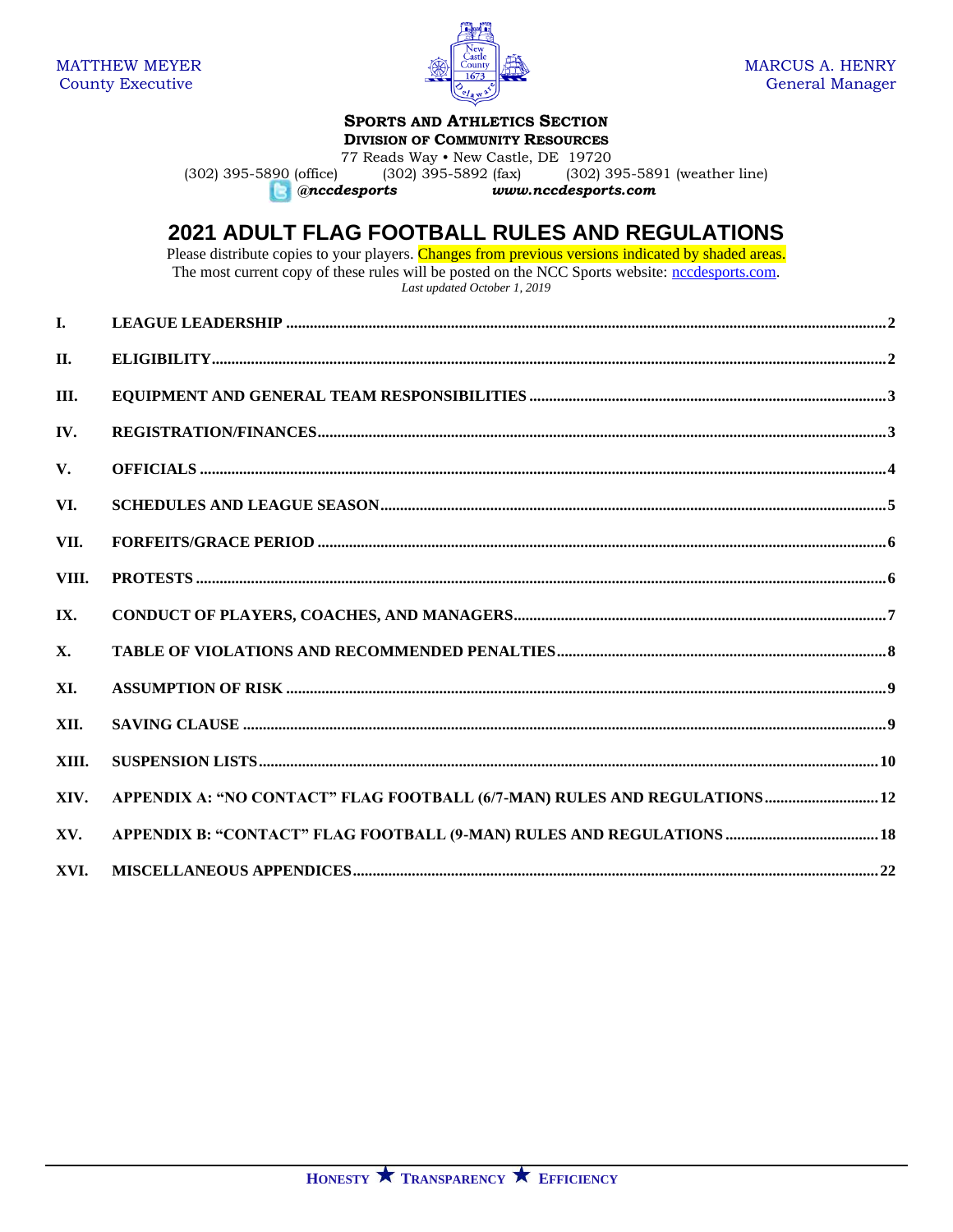*Contact and No Contact flag football leagues are designed to provide recreational activity for adults. The safety of the participants is of primary importance. All actions that are potentially injurious to other players will be closely evaluated and offenders may lose their privilege to participate in the program. The penalty for "violent touching" is 10 yards ("No Contact" flag leagues) or 15 yards ("Contact" flag leagues), plus automatic ejection from the game and a minimum additional one (1) game suspension."*

# **I. LEAGUE LEADERSHIP**

- A. Adult recreational football leagues have been established to accommodate amateur teams in the New Castle County area. An amateur is anyone who has not played professional/arena football or who has been released from professional contract for at least one year. **Exception:** See II.B.
- B. Each football league will be under the direction of a League Executive Committee that will consist of the Sports Administrator, the League Coordinator, the Rules Interpreter, the Assignor of Officials, and the manager of each team in the league. The team manager shall receive all correspondence from the Sports and Athletics Office.
- C. It shall be the duty of the Sports Administrator to call all meetings of the Executive Committee. Three or more team managers may request to the Administrator that a meeting be called.
- D. The Sports Administrator and/or the Rules Interpreter shall be responsible for the interpretation and enforcement of the rules via the league coordinator and the game officials.
- E. Site coordinators will attend all scheduled contests and will be responsible for the management of the games and the playing site.
- F. The league may appoint one volunteer to serve as the official spokesman (League Representative) to the Sports Office for general league matters.

# **II. ELIGIBILITY**

- A. The recommended age for participation in the league is 18 years and older unless special permission is granted by Sports Office. **Note: Two 16/17 year old players are permitted, but must have written approval from their parents.**
- B. Players cannot be current year participants of high school, college, pro, semi-pro, military, or any other tackle football team. College players participating in spring football drills are ineligible to play in NCC Spring League. **Exceptions:** 1) Men's "Contact" flag football teams are permitted to carry no more than two players on their roster who actively participate with any local adult semi-pro tackle football team during the current season; 2) There is no restriction on players in the Women's Flag Football League. Managers must identify such players to the NCC League Coordinator at the start of the season so that a list may be published for the benefit of all managers in the league.
- C. Roster limitations are as follows: "contact" flag leagues = 32 players; "no contact" flag football leagues = 20 players.
- D. Players may participate on only one team in the Men's 7 on 7 Open Flag Football League and only one team in each of the following leagues if eligible: Men's 34 & Over League, Men's 9 on 9 Contact League, and the Women's League.
- E. Completed rosters and waivers, signed by each player, must be submitted to the NCC Sports Office on or before October 1 (fall leagues) or March 30 (spring leagues). Penalty: Manager suspended from participation and 1 point deducted from standings each week until items are received. No roster changes are permitted after October 1 (fall leagues) or March 30 (spring leagues) unless approved by the Sports Administrator. **Managers must always have a copy of their roster at playing site.**
- F. Emergency roster addition forms are available from the Sports and Athletics Section after October 1 (fall leagues) or March 30 (spring leagues) to assist team who have forfeited due to lack of players. Emergency players must not have been listed on any other NCC football roster during the current season.
- G. A manager may rightfully refuse to release a player who has failed to return a team uniform or who has a financial obligation to that team. Once a player plays for a team and is released he/she may not return to play on that team during the same season.
- H. To participate in the Men's 34 & Over Flag Football League, a player must turn at least 34 years of age during the current calendar year. Each team is permitted to **carry one (1) player** on their roster between the ages 30-34.

# I. **Short -Handed Rule**

In lieu of forfeiting a game when a team(s) does not have the required number of players to start, the following procedure must be followed:

**Teams must have the following numbers of player present to start a game: Men's "No-Contact" and Men's 34 & Over = 5, Men's "Contact" = 7 and Women's = 4.** The team at full strength can decide to play 1 man-up or play at equal strength to their opponent. Players arriving late may enter the game immediately, in order to bring both teams back up to full strength (Full Strength: Men's "No-Contact" and Men's 34 & Over = 7; Men's "Contact" = 9; Women's = 6). Teams may also agree to play with less than the required number of players  $(4/5)$  or 7) or the team with the required number of players may take a forfeit. Officials are to be paid as outlined in Rule IV D if a forfeit is taken by the team at full strength.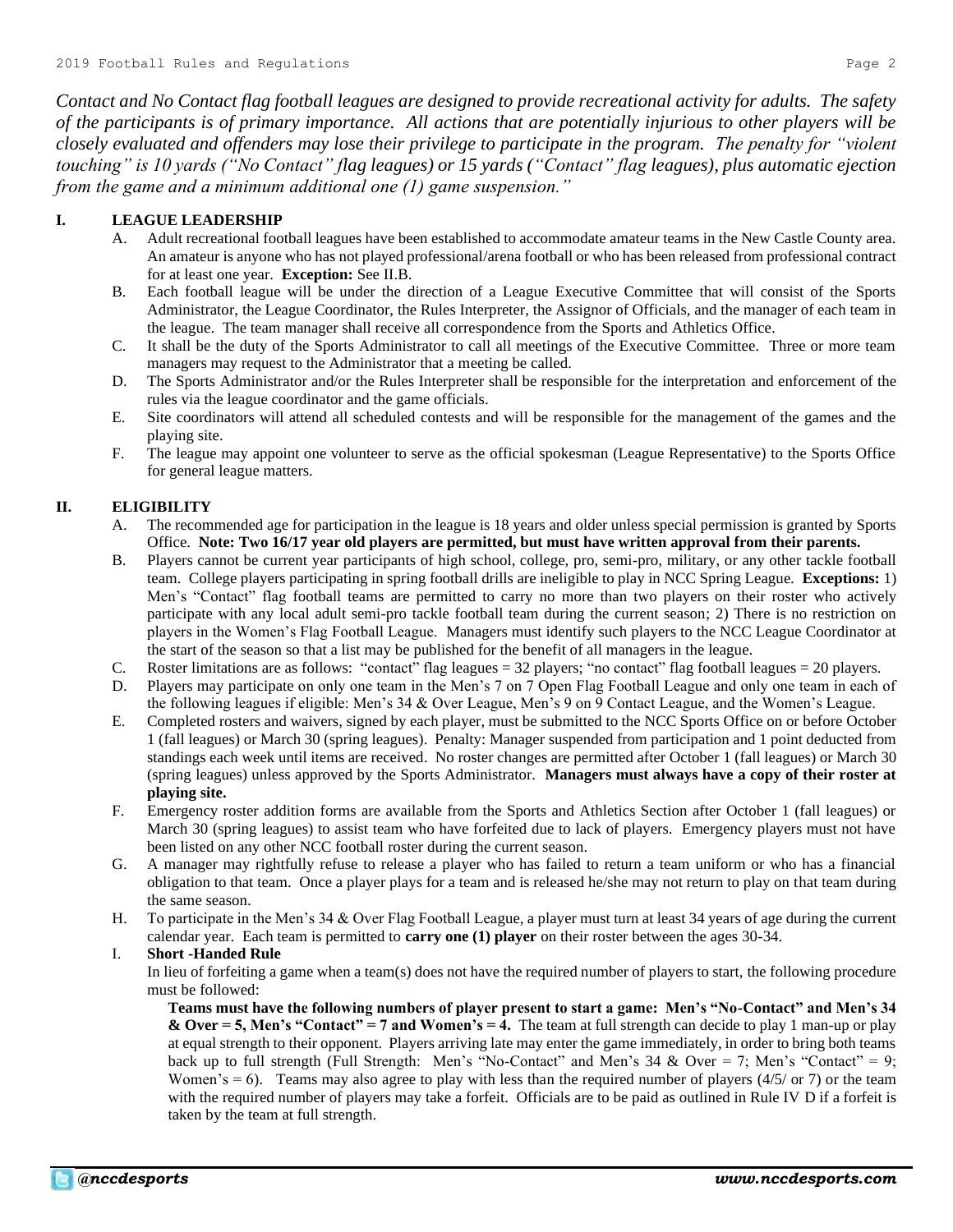# **III. EQUIPMENT AND GENERAL TEAM RESPONSIBILITIES**

# **A. Uniform Requirements**

- All teams must be equipped with full-length jerseys alike in color and style and having a minimum 6" number on the back. The deadline for uniforms is no later than October 1 (fall leagues) or March 30 (spring leagues). Teams with uniform problems after the designated deadlines must obtain a signed waiver from the Sports and Athletics office. **PENALTY:** Whenever a player enters the game and is in violation of the uniform rule, that team's next kick-off must be from its own twenty (20) yard line. This penalty will be repeated in each half that a uniform violation occurs. **NOTE:** Flag football teams must refer to Flag Football Playing Rules concerning the use of half-jerseys.
- B. The visiting team must change jerseys if both teams are wearing similar colors. Team must carry a set of white t-shirts to use, if there is a conflict with team jersey colors.
- C. Each team must have an official, standard size leather football (ex. Wilson TD) subject to the approval of the officials. For nighttime play, a white or yellow striped ball must be used. A team *may* use its own ball when on offense. Teams in the Women's League have the option of using any "Youth and/or Junior" size football.
- D. Appropriate footwear is required for all players. No boots, metal golf spikes, or baseball cleats may be worn. Players are permitted to wear sneakers or some type of all-purpose athletic shoe. **Exception:** the kicker may kick barefooted on field goal and point-after touchdown attempts.
- E. The home team will be the official scorer and must report the game result to the league coordinator immediately following the game. Managers are advised to check the score with the opposing team prior to each kick-off.
- F. Each team must provide their own first-aid supplies. Each participant is advised to carry some form of medical coverage.
- G. The home team will have the choice of sidelines for their team bench area. Only the players and coaches from the two competing teams are permitted to be on the sidelines within the 40-yard lines. Everyone else (spectators, other teams, etc.) must be five yards off of the sidelines (outside of the team bench area or outside of the fence at Delcastle) and not intermixed between the players of the competing teams. **Teams must police-up trash on their respective sidelines at the conclusion of game.** *Do not park on the grassy areas surrounding the fields.*
- H. Team managers and players are advised to have a written agreement with their sponsor and players regarding the designated ownership of uniforms and equipment prior to the start of the season.
- I. Team managers are asked to report to their league coordinator any major injuries that occur during a course of a game. *Please do not allow any players to be moved if they appear to have head, neck or back injuries. Call 911.*

# J. **Blood Rule**

A team member or official who is bleeding or who has an open wound is prohibited from participating further until the bleeding is stopped and the wound is covered.

- 1. Players must be replaced for at least one down until the bleeding is stopped and the wound is covered.
- 2. If there is an excessive amount of blood on the uniform or if the bandage becomes blood soaked, in referee's judgment, the bandage or uniform must be changed before the individual may continue to play (USFTL Rule 6-1-4). Teams will not incur a uniform penalty if the player is out of uniform due to the enforcement of the Blood Rule.
- K. Each manager must submit a completed line-up card to the referee prior to the start of each game. Only players present and suited up may be listed*. Penalty***:** The offending manager may be subject to a possible suspension in a future game for failing to supply line-up cards. There will be no penalty for adding players to the line-up card who arrive late for the game provided everyone is properly notified. Note: Rule will not be in effect as long as NCC provides coordinator at each playing site.
- L. The winning team in the last game at a playing site is required to help collect field markers and goal post pads and return items to the field equipment box.

# **IV. REGISTRATION/FINANCES**

A. Admission Policy:

All teams can begin registering in person or by mail beginning July 15 (Fall League) and February 01 (Spring League*). Full payment is due upon registration.*

All registrations will be handled on a first-come first-served basis pending acceptable status of team behavior and payment record from previous season.

Out of state team (= out of state manager and/or 50% non-resident players) will be accepted only if space permits after registration deadline.

**SPECIAL NOTE:** (exception to the above policy) – New Castle County reserves the right to utilize a lottery system to fill the league if deemed appropriate.

- B. Each team must submit the required league entry fee at the time of registration. Checks should be made payable to New Castle County. League fees cover the following: trophy expenses, officials (unless paying cash at site), league coordinator salary, administrative expenses, etc.
- C. New Castle County reserves the right to move teams to a higher or lower division when necessary to maintain the desired structure in the recreational football program.
- D. **Payment of Officials:**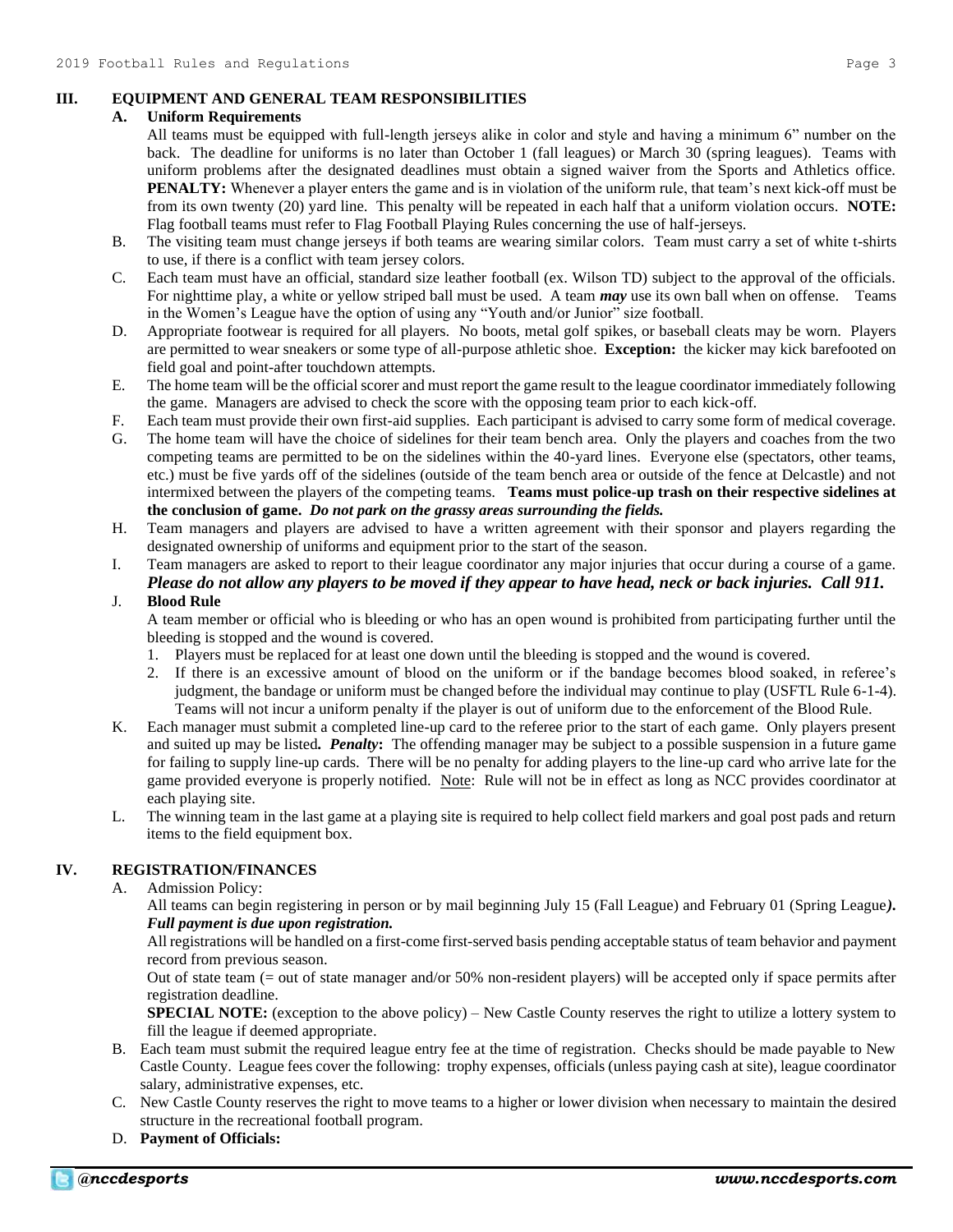The following fees must be paid to officials before the start of a game if the league is using a "Cash on Field" payment system:

| <b>OFFICIALS</b> | <b>RATE PER OFFICIAL</b> | <b>TOTAL COST</b> | <b>COST PER TEAM</b> |
|------------------|--------------------------|-------------------|----------------------|
| 1 (No Contact)   | \$40.00                  | \$40.00           | \$20.00              |
| 2 (No Contact)   | \$26.00                  | \$52.00           | \$26.00              |
| 4 (Contact)      | \$28.00                  | \$112.00          | \$56.00              |

**Exceptions:** Forfeits caused by lack of sufficient players will be paid by New Castle County and the team that caused the forfeit will be invoiced for the referee fees. An administrative fee (typically \$5.00) will also be charged. Failure to pay forfeit fee will result in cancellation of next scheduled game and immediate indefinite suspension for the team manager. If proper notice (48 hrs) is given to the Sports Office in advance, the forfeit will be declared an "Excused Forfeit" and the referee payment will be waived.

- E. **No cash for referees** during coin flip. Delay of Game = 5 yard penalty. If game is started, team at fault plays one man short until money is brought to field. NCC coordinator also has option to delay start of game until fee is paid.
- F. Sample projected referee cost for entire fall season (Flag Leagues Only):

| 1. "No Contact" Flag Leagues | Regular Season:    | 2 refs x \$26 ea x 9 games / 2 teams =  | \$234.00 |
|------------------------------|--------------------|-----------------------------------------|----------|
|                              | Possible Playoffs: | 2 refs x \$26 ea x 3 games $/2$ teams = | \$78.00  |
|                              |                    | Total                                   | \$312.00 |
| 2 "Contact Flag" Leagues     | Regular Season:    | 4 refs x $$28$ ea x 9 games / 2 teams = | \$504.00 |
|                              | Possible Playoff:  | 4 refs x \$28 ea x 3 games $/2$ teams = | \$168.00 |
|                              |                    | Total                                   | \$672.00 |

- G. A team that drops out of the league or that is ejected from the league after the start of the season is liable for the entire league fee. Refund scale:
	- $\sim 100\%$  if requested before scheduling has started  $-5\%$  of activity fee (max \$25) applies only to 100% refund
	- $\sim$  75% if requested after scheduling has started
	- $\sim$  50% if requested after schedule is complete
	- $\sim$  No refund if requested after season starts
- H. The manager of a team will be held accountable for the finances of his team. Individual players may be subject to penalties if deemed appropriate.

# **V. OFFICIALS**

- A. The Northern Delaware Football Officials' Association (or alternative association) will assign four officials to each "Contact" Flag Football League game. The New Castle County Flag Football Officials' assigner will assign two or three officials to each "No-Contact" Flag Football League game.
- B. All games will be conducted and ruled on by the referees and all persons *must respect* their authority. Unsportsmanlike conduct, rough play, profane language, taunting opponents, or fighting of any nature will not be tolerated.
- C. The referee's decision will be final on all matters of fact. Any discussion concerning the interpretation of the rules must involve the team manager only. A timeout is required (see Rule V.E.), but if the officials are in error it will not be charged to the team. Continuous debate after a final decision will constitute delay of game.
- D. Team may designate only one individual (one offense and one defense) to act as a field captain. Only he shall speak for his team when decisions are required for the administration of penalties. Any player may request a team-charged timeout. (**Note:** See Rule IX-L – Third Party Interference).

# E. **Time Out Rule**

- 1. A charged timeout will be granted by any official upon request only after all play has ceased and all penalties have been enforced.
- 2. When a timeout is granted, the coach has **three (3)** options:
	- a. the captain may go to the team box
	- b. the team may go to the team box
	- c. a coach may go to the huddle
- 3. Additional notes:
	- a. The coach must go directly to the huddle. He may not address an official out on the field except to ask the number of timeouts or amount of time remaining.
	- b. Should a coach wish to discuss something with an official or question an official, it shall be done in front of the team box. Players are not allowed in the discussion.
	- c. During a disturbance on the field, the coach should remain on the sidelines to control the bench personnel.
	- d. A team captain may question an official on the field but it must be done in a proper manner.
	- e. See the individual league rules sections for the number of timeouts permitted per game.
- **F.** Teams participating in the "No Contact" Flag program must play their game using a volunteer referee if the regular assigned referee is not present at the playing site.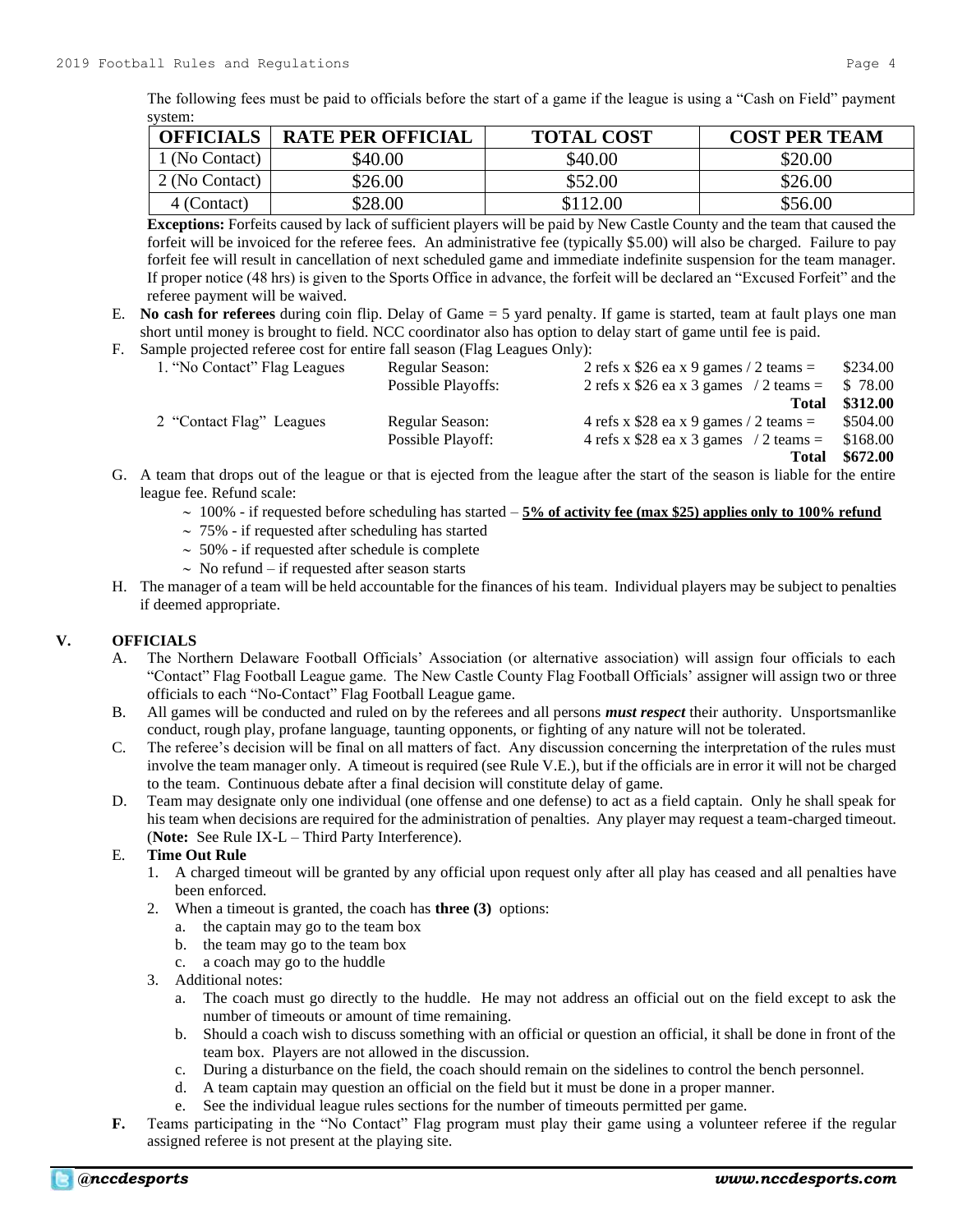# **VI. SCHEDULES AND LEAGUE SEASON**

- A. Schedules will be drawn up by the Sports Administrator.
- B. Every attempt will be made to play games as scheduled; however, emphasis during the first half of the season will be on preserving the fields.
- C. If heavy rains prevent the use of fields, a cancellation message will be placed on the office recorder (395-5891) *after 3:00 pm* on weekdays, or as needed throughout the weekend. In the event of inclement weather occurring after the start of play, the league coordinator will be responsible for determining whether or not fields are playable.
- D. Any rescheduling will be done by the Sports Administrator and may require teams to play on unscheduled dates. Upon receiving written notification of make-up game, opposing manages are required to confirm the game with one another and the league coordinator. If a make-up game is not played due to improper notification, the game may be ruled a "no contest" and deleted from the schedule or rescheduled only if final league standings are affected. *Special Note: It is the responsibility of the manager to obtain all necessary information regarding postponed games by viewing the NCC Sports website on a regular basis throughout the season.*
- E. The season will consist of approximately nine/ten (9/10) league games in fall and six/seven (6/7) league games in spring followed by playoffs. Excessive inclement weather may result in a reduced playoff format.
- F. An effort will be made to complete all play in the fall program by Thanksgiving weekend and before Memorial Day weekend in the spring.
- G. Any suspended game will be rescheduled, if necessary, and will be resumed for the point of suspension. Exception: Forfeitures will be issued to the violating teams for fighting or persistent badgering of officials.
- H. Championships:
	- 1. The team with the highest team total win/tie points at the end of the regular season will be declared the league or division champion.
	- 2. **Tie Breaker Procedure (Note: When breaking multiple ties, follow procedure until one tie is broken and return to top and begin procedure again).**

In case of a tie in the final league standings, the following tiebreaker procedure will be used:

- a. Head to head record among tied teams (without comparing game scores)
- b. Record within Division
- c. Record versus common playoff opponents
- d. Least amount of points allowed during head-to-head competition among tied teams.
- e. Average points allowed for all games (forfeits not included).
- f. Best record among tied teams during last 5 games.
- g. Coin flip (only if above procedures fail)

# **3. Special Tie-Breaker Procedure:**

- The following special procedure will be used for calculating final standings when a team (because of bye(s) is given an additional game on its schedule to help balance the total number of games played by all teams in the league:
- a. If game schedules are uneven among teams and ties are not resolved during the regular season, winning percentage cannot be used to help calculate final standings in place of W/L/T points.
- b. In order to compare final records among team having uneven game schedules, the *worst* game will be dropped from the final record of the team having played the extra game in the schedule.
- c. The *worst* game will be determined in the following manner: 1) worst loss if no losses, then, 2) worst tie if no ties, then, 3) worst win.
- d. A *worst* game is defined as the largest amount of points allowed. In the event that a team wins a game by forfeit, because an opponent fails to field a team, that game will be dropped instead.
- 4. The general format for the playoffs will be a single elimination playoff among the top four teams with the first place versus  $4<sup>th</sup>$  place and the  $2<sup>nd</sup>$  place versus the  $3<sup>rd</sup>$  place. The winners of these two games will meet for the playoff championship. Additional playoff berths may be granted if deemed necessary. Teams are sometimes moved to higher or lower divisions during playoffs to help set up the best brackets possible.
- 5. Each league may conduct its own All-Star Game. Expenses are not included in the league fee.

# I. **20 yard Line Overtime Procedure for Playoff Games:**

If at the end of the game the teams have identical scores, the tie will be resolved by the procedure outlined in the National Federation of High Schools Association Football Rules Book. All game rules will apply except:

- 1. The line-to-line gain shall always be the goal line.
- 2. No try will be made if the winner of the game has been determined.
- 3. If Team B scores a safety or touchdown, the game is ended.
- 4. If a safety is scored by A, the succeeding spot will be the 20-yard line in possession of Team B provided they have already had their series.
- 5. If Team B gains possession, the down and series for A ends immediately
- 6. No free kick privileges are awarded following a fair catch or awarded fair catch.
- 7. Only non-player, unsportsmanlike, or dead ball fouls or defensive fouls during a down which results in a successful field goal, touchdown, or try are penalized from the succeeding spot.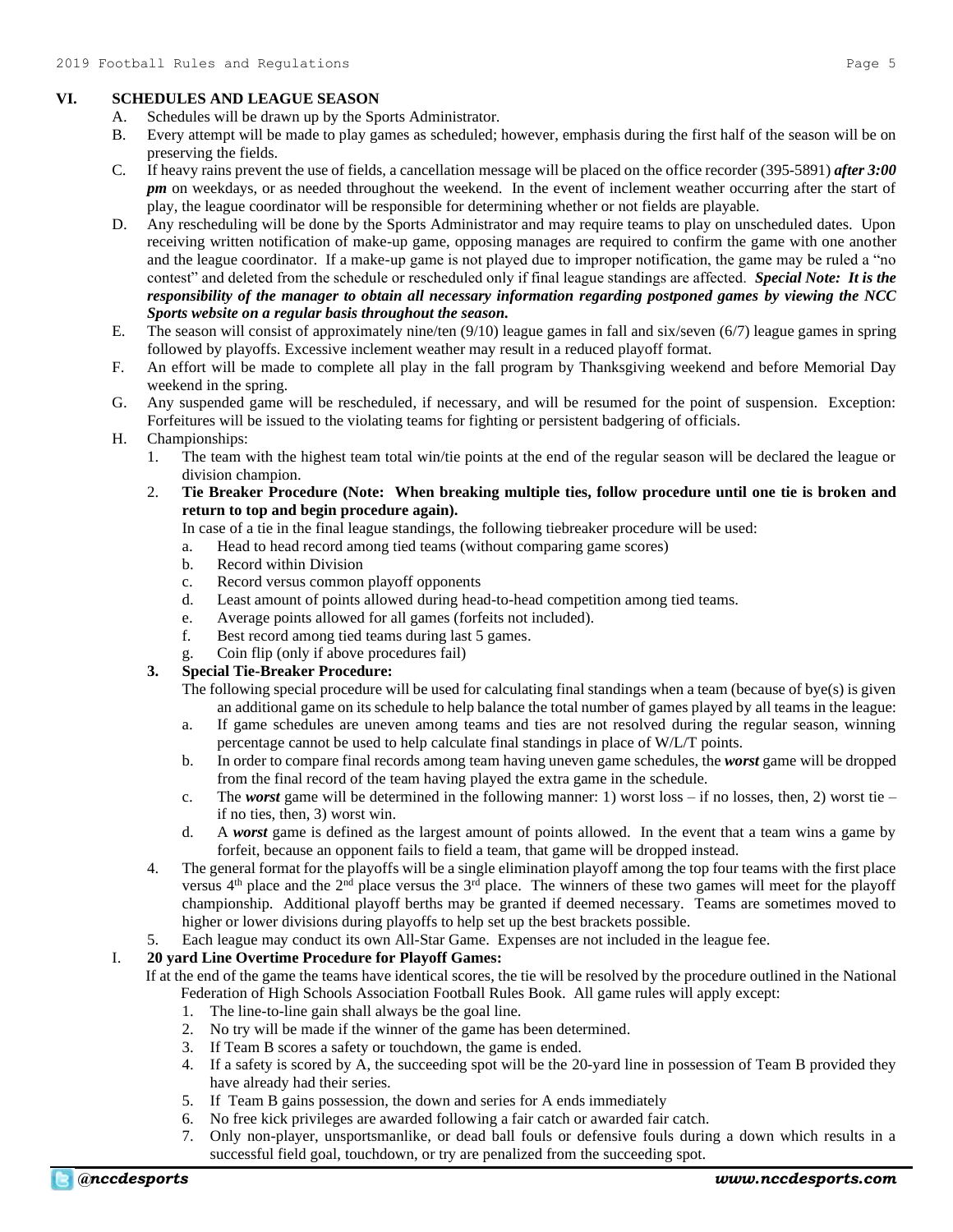When the score is tied at the end of the fourth quarter, the referee will instruct both teams to return to their respective team boxes. There will be a three-minute intermission during which both teams may confer with coaches. All officials will assemble at the 50-yard line, review the procedure, and determine the number of second half timeouts remaining for each team. The linesman will go to the team on the side of the field where the line-to-gain equipment is located, and the line judge to the other team, to inform the coaches of the number of timeouts each team has remaining and escort the respective team captains to the center of the field for the coin toss.

At the coin toss, the visiting team captain shall be given the privilege of calling the coin while it is in the air. The winner of the toss shall be given his choice of defense or offense, or of designating the end of the field at which the ball will be put in play. The referee will indicate the winner of the toss by placing a hand on his shoulder. To indicate which team will go offense first, the referee will place a ball on that team captain's chest area while he is facing the goal toward which his team will advance and give the first down sign. The other team captain will face the offensive captain with his back toward the goal, which he will defend.

Each team shall be permitted one additional timeout for each extra period plus any unused second half regulation game timeouts. The team scoring the greater number of points in the overtime shall be declared the winner. The final score shall be determined by totaling all points scored by each team during the regulation game and overtime period(s).

To start the overtime, the offensive team shall put the ball in play, first and goal on B's 20 yard line anywhere between the inbounds lines. Team A shall have a series of four downs. The series shall be terminated by any score A or if B has possession at the end of any down. Team A shall be awarded a new series when: 1) The penalty for defensive pass interference is accepted: or 2) Team A recovers a scrimmage kick (field-goal attempt) between the goal lines after it has been touched first by B beyond the neutral zone; 3) When B is guilty of roughing the kicker, place kick holder or passer.

If Team A scores a touchdown, it is entitled to the opportunity to try for point, except when it is unnecessary to break the tie. A field-goal attempt is permitted during any down. If the defensive team gains possession, the ball becomes dead immediately and A's series is ended.

After Team A has completed its series, Team B will become the offensive team with the ball in its possession at the 20 yard line anywhere between the inbounds lines. The same end of the field will be used for both possessions in order to ensure equal game conditions and conserve time.

**If the score remains tied after each team has been given one series, the game(s) during the regular season will remain tied. During the playoffs, the procedure shall be repeated with another period(s) until a winner is determined.** There will be an intermission of two minutes during which the loser of the coin toss will be given first choice of the options. If additional periods are required, first choice of options will be alternated.

#### **VII. FORFEITS/GRACE PERIOD**

- A. A team that is not ready to play at the required starting time will receive a delay of game penalty, plus will forfeit all coin toss choices to their opponent at the start of each half.
- B. A team shall forfeit for failing to field enough rostered players after the "grace period" or anytime thereafter (See Rule II-I for Short-Handed Rule options). **A five (5) minute grace period is permitted for all games. At the end of 5 minutes, the team at full strength can accept the forfeit or extend the grace period for an additional 5 or 10 minutes**  with clock running. The game will result in forfeiture if there are not enough players to play short-handed at the end of the extended grace period. If both teams are unable to field enough uniformed rostered players at game time or thereafter, a forfeit will be declared against each of them. **NOTE:** See Rule II.I for short-handed rule options.
- C. Players must be present and ready to play at least fifteen (15) minutes prior to the scheduled starting time. If sufficient players are present for both teams, **coordinators and referees may require teams to begin the game (up to five (5) minutes) before the scheduled starting time (Exception: If missing starting QB).** This policy is intended to help keep prolonged games (high scoring, etc.) on schedule and to avoid any long delays between fast moving games (low scoring, etc.). Should one or both teams refuse to start or continue the game at the referee's command, a forfeit will result.
- D. A team may be caused to forfeit a game by the actions of its players, coaches, and spectators.
- E. A team may be caused to forfeit for playing with an ineligible player.
- F. A team that forfeits two games during the season for failing to field a team may be dropped from the league and their entry fee considered forfeited. In addition, the manager *will not* be permitted to enter a team into the league the following season.
- G. See provisions for short-handed rule in section II-I.

#### **VIII. PROTESTS**

- A. Protests can be filed on a question of player eligibility only. An official's judgment cannot be protested.
- B. **Procedure at Site of Game:**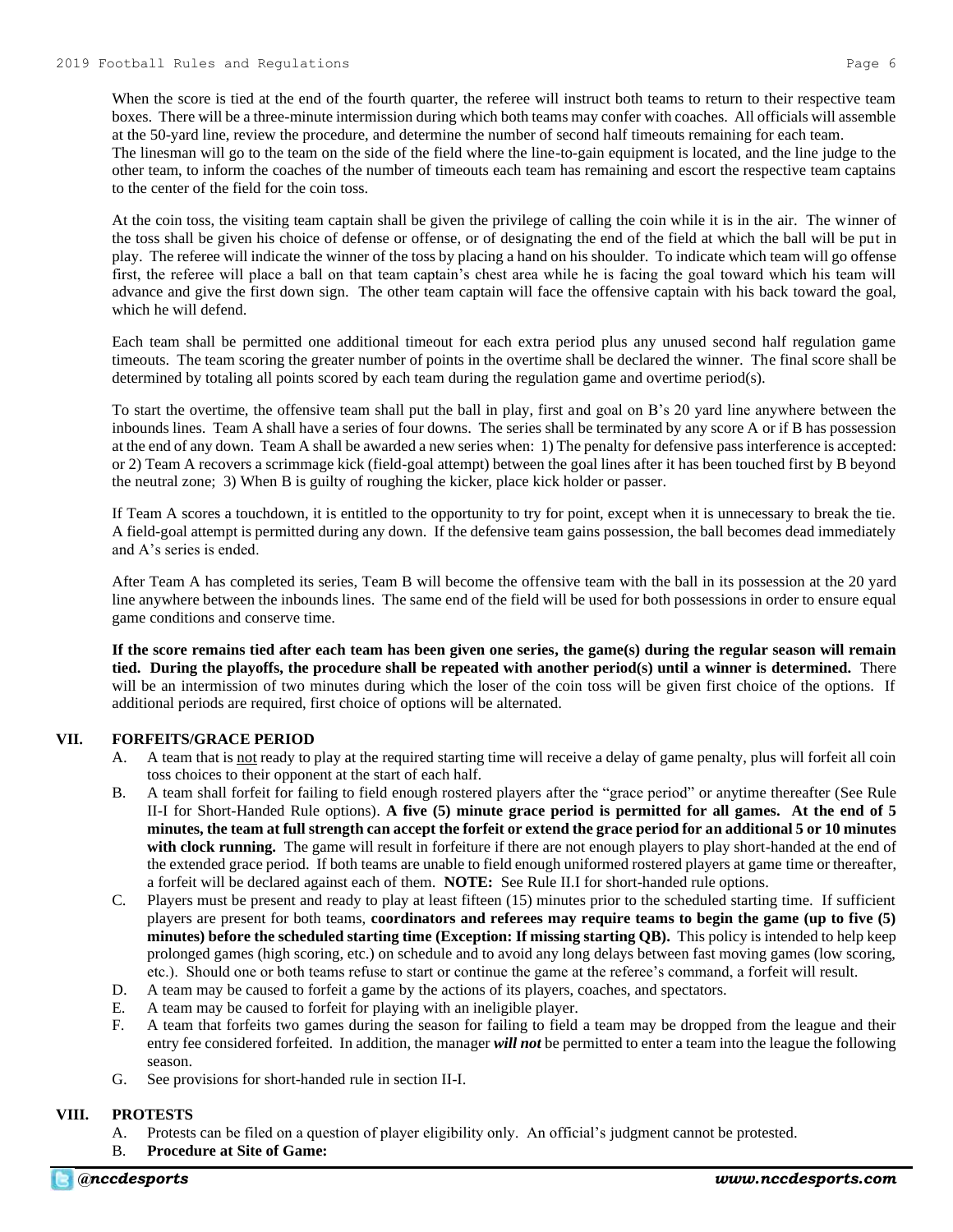- 1. The contesting manager must make a formal protest with the coordinator, officials, and opposing team manager prior to start of game if possible.
- 2. The accused player's name and number must be recorded. Failure to provide an I.D. or sign the scorebook (signature, date of birth, address, etc.) upon request shall result in the protest being honored.
- 3. Teams must resume play in order to complete the game, and the protest along with a \$20 fee must be submitted to the Sports and Athletics Section **within the next working day**. Faxed copy of check and protest are acceptable.
- 4. If upheld, a forfeit will be awarded to the offended team, and the ineligible player stands to be ejected from the league.
- C. All managers have open access to league rosters maintained in the Sports and Athletics Section. If an ineligible player is detected beyond the protest deadline, the contesting manager may still file a formal protest and, if upheld, one win will be deducted and one loss added to the overall record of the team in violation. Ineligible players will be ejected from the league.
- D. All other disputes regarding player rules or league rules must be settled at the field of play.
- E. Complaints regarding the quality of officiating or violations of procedures committed by officials or coordinators shall be placed in writing to the Sports and Athletics Office.
- F. Special procedures for "No-Contact" Flag Football Leagues: Protest will be allowed on misinterpretation of rule(s) applications that occur **late** in the *fourth period of play and only have a direct bearing on the final outcome of the game*. Protest must be made at the field of play, so that the time, down, and distance may be recorded properly by the coordinator and official. Rule in violation must also be recorded. All reports must collaborate on the matter and be conclusive.

NOTICE: By signing their team roster and player waiver forms, managers and players agree to abide by all policies and procedures for the NCC Adult Softball Program. Individuals who are reported for violations of the policies described below will be subject to the appropriate disciplinary action based upon the review of reports that are filed with the Sports Office. No hearings will be held. Suspension memos will be mailed to all teams involved and also published on the Sports and Athletics website (http://www.nccdesports.com). Violations will be recorded in a database maintained by the Sports and Athletics Office; repeat offenders will receive more severe penalties.

# **IX. CONDUCT OF PLAYERS, COACHES, AND MANAGERS**

- A. No player, coach, or manager may participate in a league game while under the influence of intoxicants. This rule is to be strictly enforced by each team upon notification from the officials.
- B. **THE SALE, CONSUMPTION, OR POSSESSION OF INTOXICATING LIQUOR OR BEVERAGES AND DANGEROUS OR NARCOTIC DRUGS OR GAMBLING OF ANY KIND IS PROHIBITED** in any park facility under the jurisdiction of New Castle County, Delaware.
- C. Any reports of a player guilty of misconduct shall be reviewed and decided upon by a representative of the NCC Sports and Athletics Section and an appropriate penalty will be imposed. Faxed reports are encouraged and no hearings are guaranteed.
- D. All Board of Education and/or private agency property owners' rules governing the use of their facilities must be obeyed as part of these rules and regulations. Failure to adhere to this policy will cause our Department forfeiture of the rights of utilizing these facilities.
- E. Incidental damages to private vehicles and/or nearby property is the responsibility of the participating teams. The manager(s) must identity the players / spectators that are responsible for the damages or the team will be held accountable.
- F. All teams are to be held responsible for any actions by any player, coach, spectator, etc. toward an official. Each team must control and/or identify anyone so involved or the team will be disciplined.
- G. The manager of each team must make an effort to control unruly players and spectators, or be penalized.
- H. Any player who is ejected from a game for unsportsmanlike conduct must leave the playing area (sight and sound) immediately, and in addition will receive a minimum one game automatic suspension to be served in the next game played. *Written notification is not required.* The manager is responsible for proper enforcement. **NOTE:** "Sight and Sound" also applies to "Two-Flag" misconduct violations (no exceptions).
- I. Teams must not linger or consume alcohol in parking areas or residential areas following ball games.
- J. Suspensions issued at the end of the current season will be served during the playoffs, and may also be carried over into the next season of play if deemed necessary.
- K. Suspended players are not permitted to attend their games while under suspension.
- L. Players with a pattern of poor behavior will be subject to more stringent penalties. The Sports Office maintains a database of violators to help with assessment of appropriate penalties and/or removal from program.
- M. *Third party Interference:* Only one member of the coaching staff and/or the player involved may dispute a call with an official *in a respectful manner.* The third individual (or more) who enters a dispute will be ejected from the game and will receive an additional automatic one game suspension. *Players are advised not to leave their playing positions or*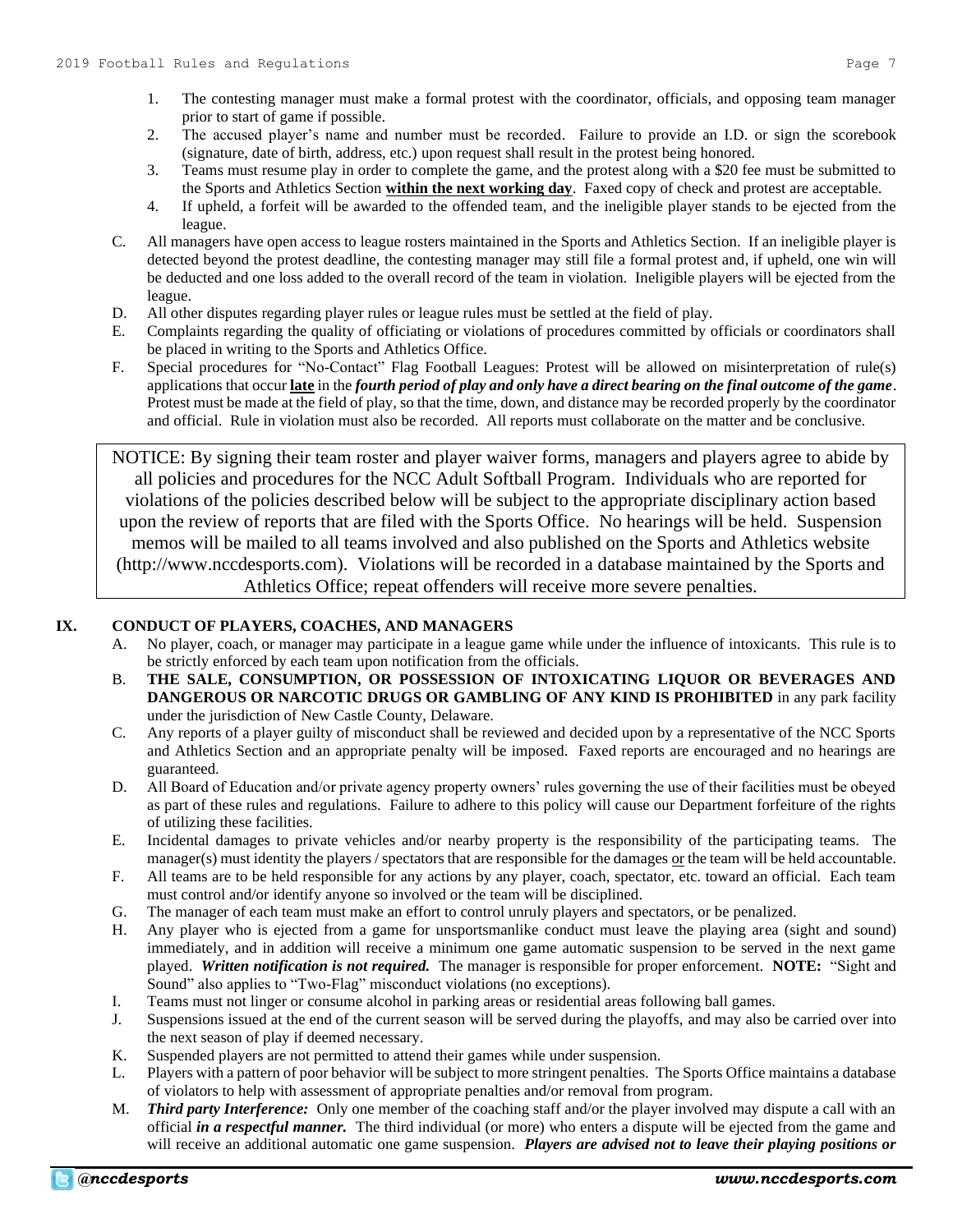*the team bench area, or they will subject themselves to possible ejection as a result of "Third Party Interference".*  **NEW:** In addition, the team will be assessed a mandatory \$50 fine to be paid before the next scheduled game in order to help compensate opponent if next scheduled game is declared a forfeit, and/or fine will be designated for other services.

- N. Pre-game "Warning" to be read by referees and/or managers to players: "NO TRASH TALKING, NO TAUNTING, NO ARGUING, NO PROFANE LANGUAGE, **NO INTRA-RACIAL REMARKS,** ETC. The referees assigned to this contest have been instructed to strictly enforce the NCC Sports Office policies against the list of unsportsmanlike acts listed above. There will be no additional warnings given to anyone during a game and the offending coach or player will be immediately assessed the requisite penalty. NCC believes strongly that this game should be played in a spirit of respect for the opposing team, the contest officials, and the rules and traditions of the sport."
- O. Unfair acts: If a team refuses to play within two minutes after ordered by the referee, or if play is interfered with by an obviously unfair or unsportsmanlike act not specifically covered by the rules, or if a team repeatedly commits fouls which can be penalized only by halving the distance to its goal line, the referee may enforce any penalty he/she considers equitable, including the awarding of a score. For refusal to play or for repeated fouls, the referee shall, after one warning, forfeit the game to the opponents.

| The DE VIOLINIONS INTO NECOMMENDED I ENTERIN<br><b>VIOLATIONS</b>                                                                                                                                                                                                  | <b>FIRST OFFENSE</b>                                                                                                                                                                                                                                   | <b>SECOND OFFENSE</b>                                                                                      |
|--------------------------------------------------------------------------------------------------------------------------------------------------------------------------------------------------------------------------------------------------------------------|--------------------------------------------------------------------------------------------------------------------------------------------------------------------------------------------------------------------------------------------------------|------------------------------------------------------------------------------------------------------------|
| A. Use of alcohol or drugs prior to game                                                                                                                                                                                                                           | Ejection from game                                                                                                                                                                                                                                     | Ejection from league(s).                                                                                   |
| B. Use of alcohol or drugs in county<br>parkland following a game                                                                                                                                                                                                  | Warning or suspension from next<br>scheduled game.                                                                                                                                                                                                     | Ejection from league $(s)$ .                                                                               |
| C. Fighting                                                                                                                                                                                                                                                        | Ejection from game, plus minimum one<br>(1) game suspension for non-aggressor and<br>three (3) game suspension for aggressor.                                                                                                                          | Ejection from league(s).                                                                                   |
| D. Profanity, arguing, derogatory remarks,<br>etc. toward and official, staff member, etc.                                                                                                                                                                         | Zero Tolerance. Ejection from game plus<br>minimum one $(1)$ game suspension.                                                                                                                                                                          | Minimum two (2) game suspension with<br>possible ejection from league.                                     |
| E. Verbal abuse of officials or staff<br>member including incidental threatening<br>remarks.                                                                                                                                                                       | Minimum one (1) month suspension from<br>all football leagues.                                                                                                                                                                                         | Ejection from league(s) with long-term<br>suspension probable.                                             |
| F. Intentional threatening remarks or<br>actions against officials or staff members,<br>returning after ejection to encounter<br>officials or staff, violent behavior.                                                                                             | Minimum six (6) month suspension from<br>all NCC Sports programs.                                                                                                                                                                                      | Ejection from league(s) with long-term<br>suspension probable from all NCC<br>sponsored sports activities. |
| G. Incidental misconduct ("Cool Down"<br>Rule – applies to minor player vs player<br>confrontations, trash talking, minor self<br>anger incidents, intra-racial remarks and<br>general use of profanity). Note: Does not<br>apply to player vs official incidents. | Periods 1-3 - Penalty yardage assessed and<br>violating player(s) removed from current and<br>next period.<br>Period 4 - Penalty yardage assessed and<br>violating player(s) removed from current period<br>and entire first half of next game played. | Two (2) occurrences in one (1) game $=$<br>one (1) game suspension.                                        |
| H. Two (2) unsportsmanlike conduct or<br>personal foul penalties against a player in<br>one (1) game.                                                                                                                                                              | Ejection from game (sight and sound),<br>plus minimum one (1) game suspension.                                                                                                                                                                         | N/A                                                                                                        |
| I. Failure to leave area after ejection,<br>continuous harassment of officials, etc.                                                                                                                                                                               | Minimum three (3) game suspension.                                                                                                                                                                                                                     | Minimum four game suspension plus<br>probation.                                                            |
| J. Physical altercation with an official or<br>NCC staff, extreme violent behavior                                                                                                                                                                                 | Ejection from league(s) with possibility of<br>long-term suspension.                                                                                                                                                                                   | Indefinite suspension with possibility of<br>being banned from all NCC programs<br>forever.                |
| K. Malicious destruction of facility /<br>private vehicles or property                                                                                                                                                                                             | Suspension from league(s) with the<br>possibility of a long-term suspension.                                                                                                                                                                           | Indefinite suspension with possibility of<br>being banned from all NCC programs<br>forever.                |
| L. Misconduct before or after game on<br>NCC parkland / playing site.                                                                                                                                                                                              | All NCC Disciplinary procedures apply.                                                                                                                                                                                                                 | Possibility of ejection from league(s).                                                                    |
| M. Player out of uniform (after Oct. 1 (fall<br>season) or March 30 (spring season)                                                                                                                                                                                | Team kicks off from twenty (20) yard line<br>once each half.                                                                                                                                                                                           | Possibility of forfeiture if team manager<br>fails to comply after notification from<br>Sports Office.     |
| N. Use of ineligible player or using an<br>assumed name.                                                                                                                                                                                                           | Minimum two (2) game suspension for<br>manager; Player may be ejected from<br>league(s); forfeit give to offended team, or                                                                                                                             | Manager loses privilege to coach in<br>league; team is ejected from league(s).                             |

# **X. TABLE OF VIOLATIONS AND RECOMMENDED PENALTIES**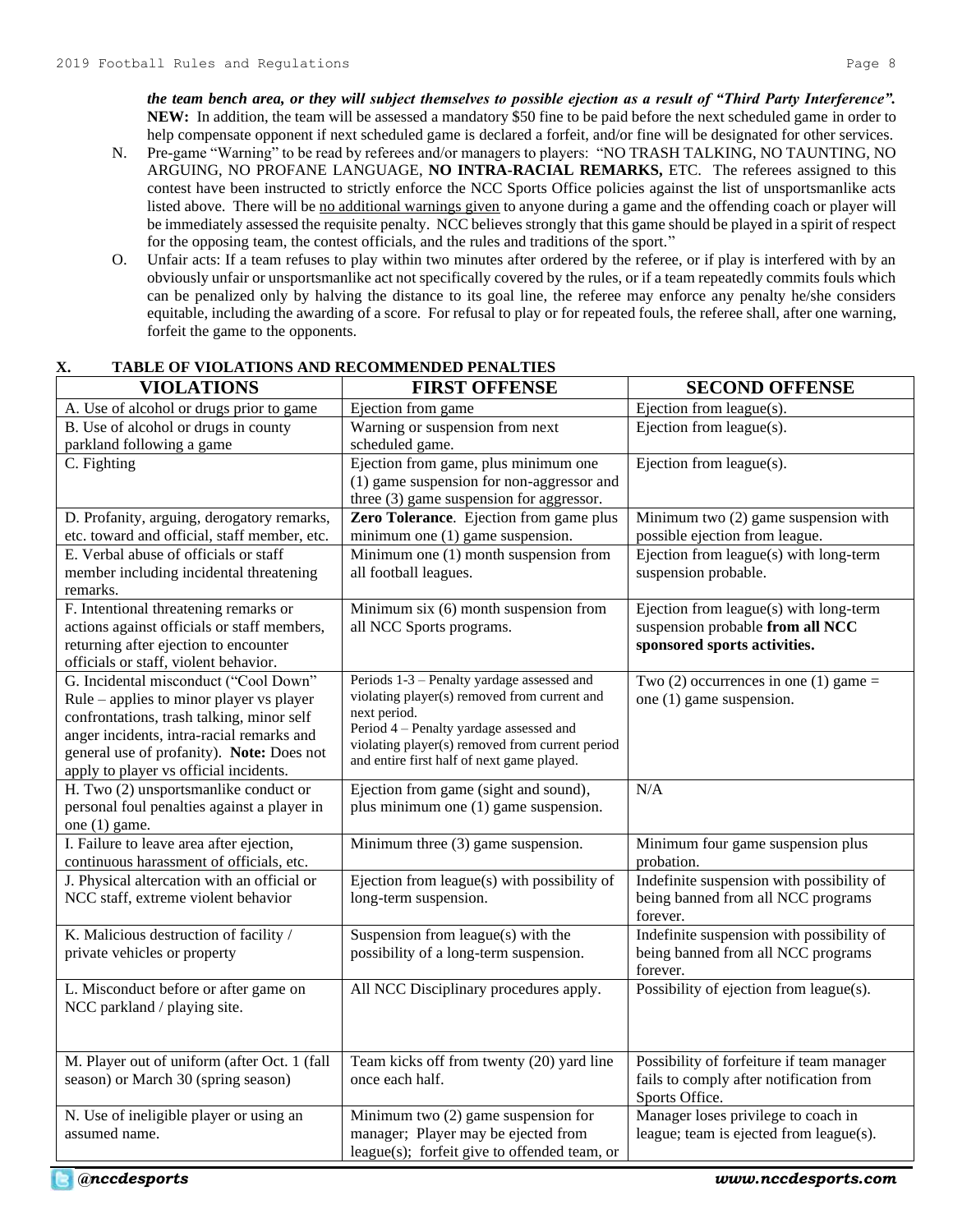| <b>VIOLATIONS</b>                                                                     | <b>FIRST OFFENSE</b>                                                                                                                                                     | <b>SECOND OFFENSE</b>                                      |
|---------------------------------------------------------------------------------------|--------------------------------------------------------------------------------------------------------------------------------------------------------------------------|------------------------------------------------------------|
|                                                                                       | one (1) win deducted and one (1) loss<br>added to record of team in violation.                                                                                           |                                                            |
| O. Tossing ball to taunt opponent; verbal<br>taunting, spiking ball in end-zone, etc. | Unsportsmanlike conduct penalty to<br>player; warning to team captain;<br>possibility of ejection from game and<br>minimum one (1) game suspension.                      | Ejection from game for offending player                    |
| P. Continuous complaining by manager or<br>coach, general misconduct on sideline      | Warning or ejection issued by coordinator                                                                                                                                | Coordinator will stop game until team is<br>under control. |
| Q. Flagrant personal foul (judged to be<br>harmful and deliberate).                   | Ejection from game plus a minimum one<br>(1) game suspension.                                                                                                            | Possibility of ejection from league(s).                    |
| R. Players leaving team bench area during<br>a disturbance                            | \$50.00 fine per team, ejection plus<br>minimum two $(2)$ game suspension for<br>each player, possibility of suspension of<br>manager, payment for police coverage, etc. | Possibility of ejection from league(s).                    |

# **XI. ASSUMPTION OF RISK**

New Castle County Department of Community Services and its officers assume no responsibility for injuries to the members of any team holding franchise in this league, no matter under what circumstances incurred, and adoption of these rules by the team managers shall be the equivalent of full and lawful release and discharge of any claims that any members may have or that may arise in the future against any of the above named for injury to their persons or property.

# **XII. SAVING CLAUSE**

If any clause, sentence, paragraph, section, or portion of these rules and regulations for any reason shall be adjudged invalid by a court having jurisdiction, such judgement shall not affect, impair, or invalidate the remainder of these by-laws not directly involved in the controversy in which judgement is rendered.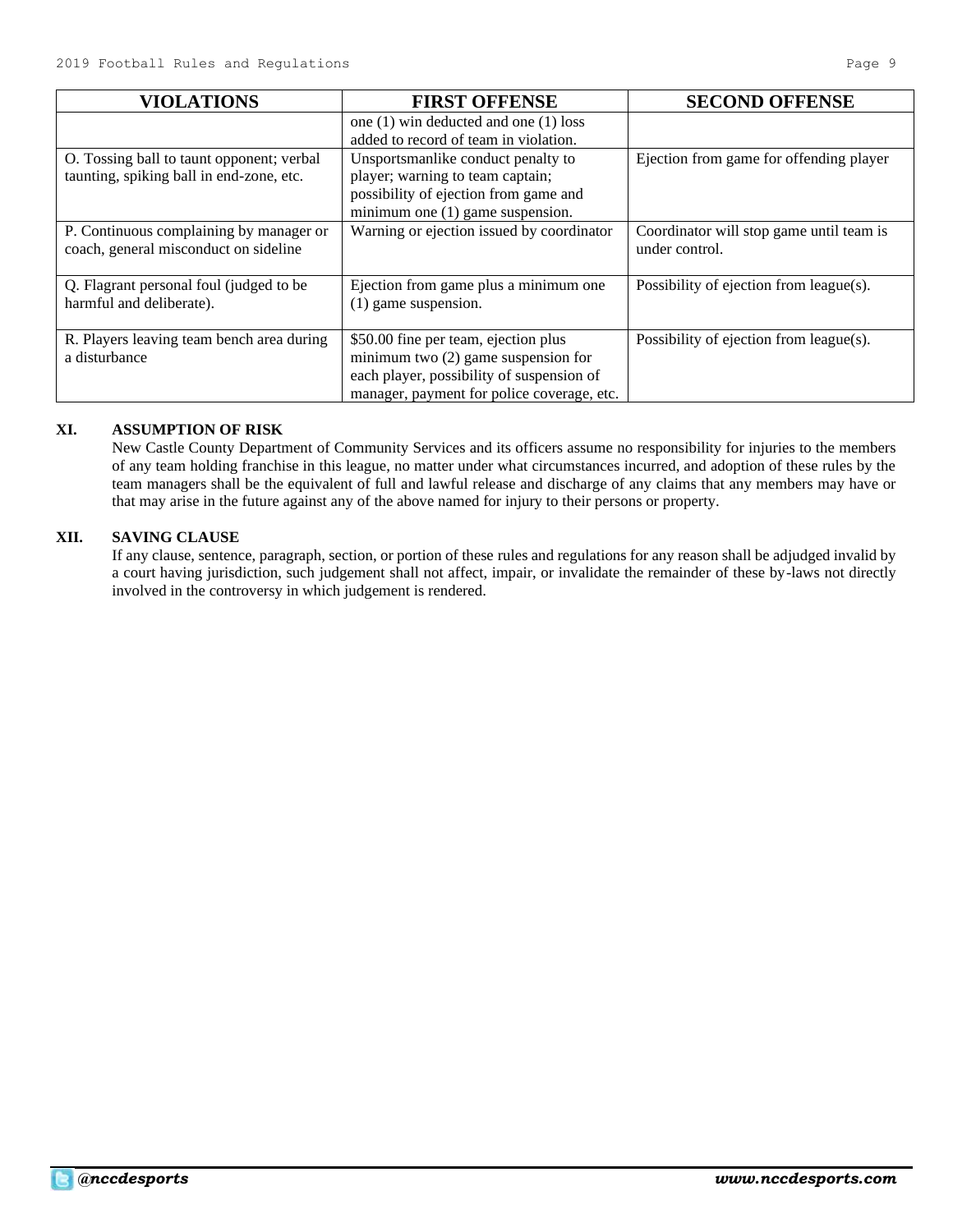# **XIII. SUSPENSION LISTS**

1. Long Term Suspensions

| <b>PLAYER</b>        | <b>TEAM</b>                 | <b>SPORT</b>             | <b>SUSPENSION (YR)</b>  | <b>EFFECTIVE</b> | <b>ELIGIBLE</b> |
|----------------------|-----------------------------|--------------------------|-------------------------|------------------|-----------------|
| Ash, Nick            | Pike Creek Gentlemen        | Softball                 | Probation (Threat Off.) | All Sports       | 12/31/19        |
| Bennett, Courtney    | <b>FulHundred FC</b>        | Soccer                   | Ten Years               | All Sports       | 12/07/17        |
| Benson, Brian        | <b>Magnum Force</b>         | Football                 | Past Debt ('12)         | All Sports       | Indefinite      |
| Black, Eric          | <b>Family First</b>         | Winter Basketball        | Past Debt ('13)         | All Sports       | Indefinite      |
| Bull, Erich          | <b>Wailing Souls</b>        | <b>Indoor Soccer</b>     | Past Debt               | All Sports       | Indefinite      |
| Burbage, Knowlington | <b>Magnum Force</b>         | Football                 | Past Debt ('14)         | All Sports       | Indefinite      |
| Byam, Christopher    | Big Red                     | Summer Basketball        | Past Debt ('04)         | All Sports       | Indefinite      |
| Cutler, Paul, Jr     | Docs Demons                 | <b>Spring Football</b>   | Must Apply              | All Sports       | Indefinite      |
| DiMarzio, Nicol      | <b>Tigers</b>               | Field Hockey             | Past Debt               | All Sports       | Indefinite      |
| Driver, Andre        | Panthers                    | Basketball               | Past Debt               | All Sports       | Indefinite      |
| Dube, Robert         | 18 <sup>th</sup> & VanBuren | <b>Fall Football</b>     | Past Debt ('14)         | All Sports       | Indefinite      |
| Ekdahl, Kurt         | <b>Budweiser</b>            | Softball                 | Past Debt ('92)         | All Sports       | Indefinite      |
| Fisher, Jemal        | <b>Magnum Force</b>         | Football                 | Past Debt ('12)         | All Sports       | Indefinite      |
| Ford, Ken            | Cotton Club                 | Summer Basketball        | Past Debt ('96)         | All Sports       | Indefinite      |
| Furchner, Brett      | <b>Magnum Force</b>         | Football                 | Past Debt ('12)         | All Sports       | Indefinite      |
| Hubbard, Mike        | H&J                         | Winter Basketball        | Past Debt ('99)         | All Sports       | Indefinite      |
| Hudson, Todd         | <b>Magnum Force</b>         | Football                 | Past Debt ('12)         | All Sports       | Indefinite      |
| Jackson, Kevin       | <b>Family Ties</b>          | Spring Flag Football     | Past Debt ('19)         | All Sports       | Indefinite      |
| Joachim, Socrates    | Pizza By Elizabeth          | Soccer                   | Indefinite              | All Sports       | Indefinite      |
| Johnson, Solomon     | Purple Soul                 | <b>Summer Basketball</b> | Past Debt ('03)         | All Sports       | Indefinite      |
| Jones, Rannord       | <b>FulHundred FC</b>        | Soccer                   | Lifetime                | All Sports       | n/a             |
| Keys, Bahkeim        | <b>Dunnz</b>                | <b>Fall Football</b>     | Anger Mgmt. Class ('06) | All Sports       | Indefinite      |
| Krupanski, Vince     | Coatesville Sabres          | Ice Hockey               | Past Debt ('93)         | All Sports       | Indefinite      |
| Matthews, Rich       | <b>Magnum Force</b>         | Football                 | Past Debt ('12)         | All Sports       | Indefinite      |
| Mendez, Bonifacio    | Guerrero Azteca             | Soccer                   | Past Debt               | All Sports       | Indefinite      |
| Mintz, Calvin        | <b>Magnum Force</b>         | Football                 | Past Debt ('12)         | All Sports       | Indefinite      |
| Moss, Kevin          | <b>Magnum Force</b>         | Football                 | Past Debt ('12)         | All Sports       | Indefinite      |
| Price, Robert        | The Crew                    | Winter Basketball        | Past Debt ('13)         | All Sports       | Indefinite      |
| Womack, Isaac        | Laborers Unlimited          | <b>Spring Football</b>   | Indefinite ('08)        | All Sports       | Indefinite      |
|                      |                             |                          |                         |                  |                 |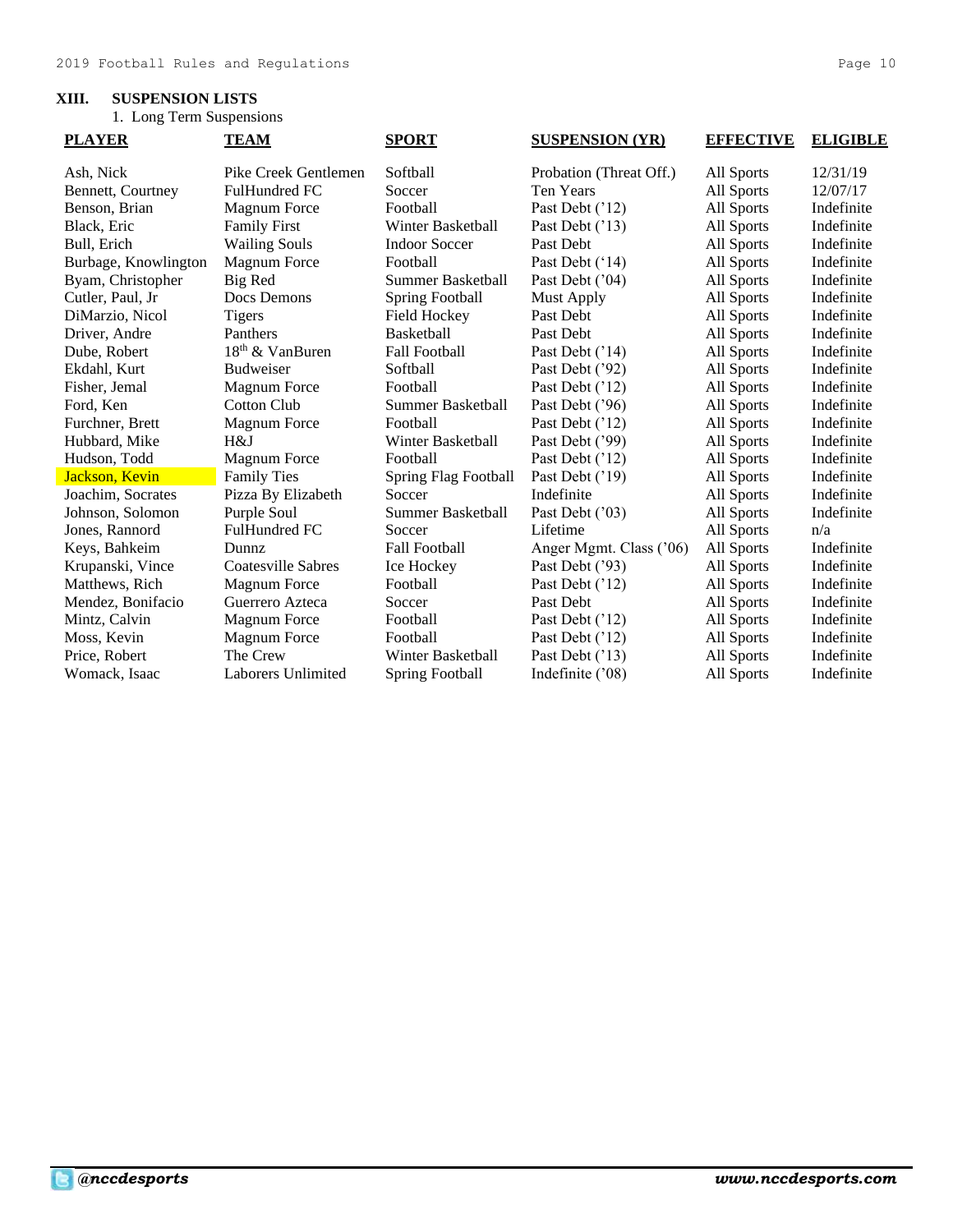# 2. Short Term/Carry Over Suspensions

| <b>PLAYER</b>               | TEAM                     | <b>SPORT</b>               | <b>SUSPENSION</b> | <b>ELIGIBLE</b> |
|-----------------------------|--------------------------|----------------------------|-------------------|-----------------|
| Blackstone, Donald          | Kings                    | Fall Flag Football ('05)   | (Ref Fee)         | Indefinite      |
| <b>Blades</b> , <b>Josh</b> | <b>Full Throttle</b>     | Spring Flag Football ('19) | Six Months        | 11/11/19        |
| Coffield, Dave              | <b>Flying Gonzos</b>     | Spring Flag Football ('10) | (Ref Fee)         | Indefinite      |
| Karpinski, Mark             | Young Gunz               | Spring Flag Football ('05) | (Ref Fee)         | Indefinite      |
| Moss, Kevin                 | Magnum Force             | Fall Flag Football ('10)   | (Ref Fee)         | Indefinite      |
| Morgan, Mike                | Congo Funeral Home       | Fall Flag Football ('08)   | One Month         | <b>TBD</b>      |
| Mulvena, John               | Tailgates                | Fall Flag Football ('09)   | (Ref Fee)         | Indefinite      |
| Perno, Frank                | <b>Bakhsh</b>            | Spring Flag Football('07)  | (Ref Fee)         | Indefinite      |
| Price, Chris                | Raiders                  | Fall Flag Football ('09)   | (Ref Fee)         | Indefinite      |
| Resch, Alexander            | Look at the Ducks        | Fall Flag Football ('11)   | (Ref Fee)         | Indefinite      |
| Sarver, Dana                | Rattlers                 | Fall Flag Football ('11)   | (Ref Fee)         | Indefinite      |
| Shaw, Craig                 | <b>Balls</b> Deep        | Fall Flag Football ('11)   | (Ref Fee)         | Indefinite      |
| Smith, Jeremy               | <b>Summit Aviation</b>   | Fall Flag Football ('09)   | (Ref Fee)         | Indefinite      |
| Tiberi, Dominick            | Pearl Auto               | Fall Flag Football ('11)   | (Ref Fee)         | Indefinite      |
| Yonker, Kevin               | Done Rite Auto           | Spring Flag Football ('08) | (Ref Fee)         | Indefinite      |
| Wilson, Dan                 | <b>Tri-State Cougars</b> | Spring Flag Football ('10) | One Game          | <b>TBD</b>      |

**Note(s):** Players are not permitted to be at playing sites while under suspension. Future misconduct will result in more severe penalties. If there are any questions on suspensions, please call the Sports & Athletics Office at 395-5890.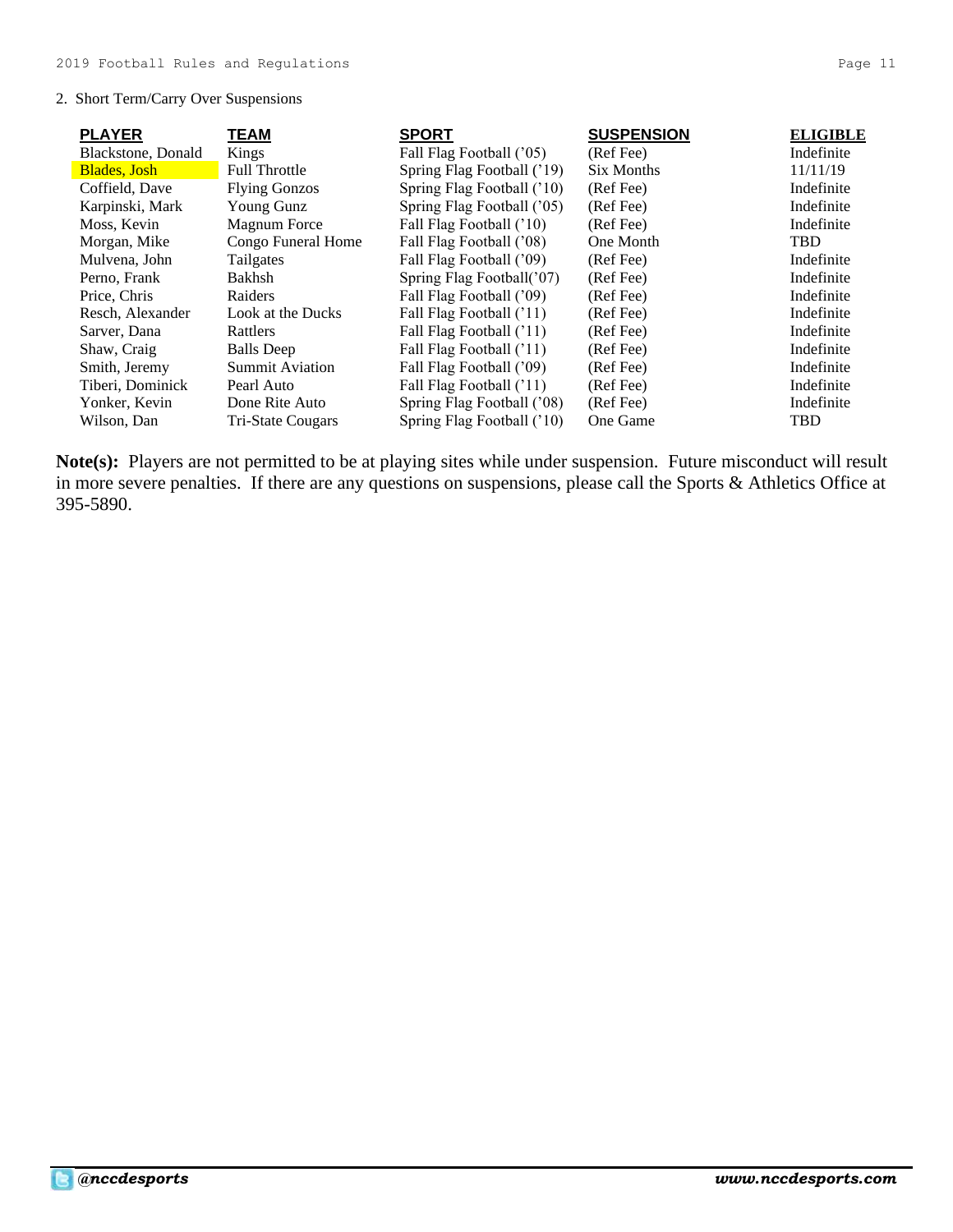# **XIV. APPENDIX A: "NO CONTACT" FLAG FOOTBALL (6/7-MAN) RULES AND REGULATIONS**

### A. Jurisdiction

Games in the flag football leagues shall be governed by the current edition of the United States Flag and Touch Football Rule Book, except as amended by these special playing rules as adopted by the New Castle County Department of Community Services.

# B. Purpose

The flag football leagues are designed to provide recreational activity for adults. The safety of the participants is of primary importance. All actions that are potentially injurious to other players will be closely evaluated and offenders may lose their privilege to participate in the program. **NOTE:** *Penalty for "Violent Touching" is 10 yards, plus automatic ejection from the game and a minimum additional one (1) game suspension.*

# C. General Playing Rules

- 1. The designated team manager is the official representative of the team and is the only person who may question an official about the interpretation of a rule (See Rule V.C. for procedure).
- 2. The offensive team must have three players on the line of scrimmage at the snap. **NOTE:** *Penalty for "Illegal Formation" is 5 yards.* The snap must go through the snapper's legs.
- 3. Free substitution is allowed as long as the player being substituted for is off the field at the next snap. **NOTE:** *Penalty for "Illegal Substitution: is 5 yards; Penalty for "Illegal Participation" is 10 yards.*
- 4. The ball becomes dead where it is muffed or fumbled and hits the ground (this rule also applies to a snapped ball and a backward pass).
- 5. Only one player, who is clearly off the line of scrimmage, may be in motion at a time; his movement must be parallel to and one yard away from the line of scrimmage and must be continuous at the time of the snap.
- 6. In the event of an inadvertent whistle during a running play, the offense shall have the choice of replaying the down or accepting the ball at the spot where it whistled dead (down and distance count). The down will be replayed if an inadvertent whistle occurs during a forward pass or kick in flight.
- 7. In violations of the neutral zone by the offensive team during a scrimmage down, the ball becomes dead immediately. **NOTE:** *Penalty for "Encroachment (Dead Ball)" is 5 yards. Situation:* The team leading in the score, during the final two (2) minutes of timing in the second or fourth quarters, repeatedly encroaches to run out the clock prior to the seven (7) play period. *Ruling:* First offense – five yards penalty; second offense – ten yards and clock is stopped and not started until the snap (USFTL Rule 12-1-2a).
- 8. No defensive player may be less than five (5) yards from the line of scrimmage at the time of the snap. Exception: If the line of scrimmage is inside the defensive team's 10-yard line, the restraining is half the distance to the goal line. There are no additional positional requirements for defensive team. **NOTE:** *Penalty for "Encroachment (Live Ball)" is 5 yards.*

Situation: 1<sup>st</sup> down and 2 yards on offense's own 18 yard line. Defense encroaches, intentionally or unintentionally, thus if the penalty is administered, it would be 1st down and 17 yards on the 23 yard line. *Ruling:* Offense has the right to decline the 5-yard penalty (USFTL Rule 13-1-1). If, however, if the defense encroaches on the next down, the penalty is 10 yards (unfair act) (USFTL Rule 12-1-2a) and a warning should then be given that repeated encroachment in the same series may result in a forfeit (USFTL Rule 12-2-1).

- 9. Any player receiving the ball from the center must be a minimum of five (5) yards behind the line of scrimmage at the time he/she receives the ball. **NOTE:** *Penalty for "Illegal Procedure (Dead Ball)" is 5 yards.*
- 10. Two, three, or four-point stances are legal at anytime.
- 11. Offensive players cannot be within five (5) yards of the sidelines when the ball is snapped. *Penalty = Illegal Procedure – 5 yards.*

# D. Equipment and Uniforms

- 1. *Jerseys* must be tucked into pants. Half-jerseys are permitted if they do not interfere with the pulling of the flags. Officials may require dangling shirts to be taped or tied.
- 2. *Shoes* are required for all players except for kickers when kicking. They must be made of a soft, pliable upper material (canvas, leather, or synthetic material) which covers the foot. All-purpose athletic shoes are permitted. Boots are illegal as well as metal golf, baseball, and softball cleats. Football shoes are permitted.
- 3. *Pads* are not permitted on upper body. Players may wear soft, pliable pads on the leg, knee, and/or ankle. Female players may wear a breast protector of soft, material. Hard casts, even if padded, are illegal.
- 4. *Jewelry* may not be worn if deemed by the officials to be dangerous to any player. (Exception: post earrings and wedding bands may be worn if covered with tape. Neck chains may be worn if they remain tucked in the jersey).
- 5. *Hats* with visors are permitted only if worn backwards. Headbands are permitted but may not contain derogatory or offensive symbols or sayings. Ski-type caps are permitted.
- 6. *Sunglasses* are not permitted (unless proof of prescription from doctor is provided before start of game).

# 7. *Use of Flags:* Each team should carry their own approved set of belts and colored flags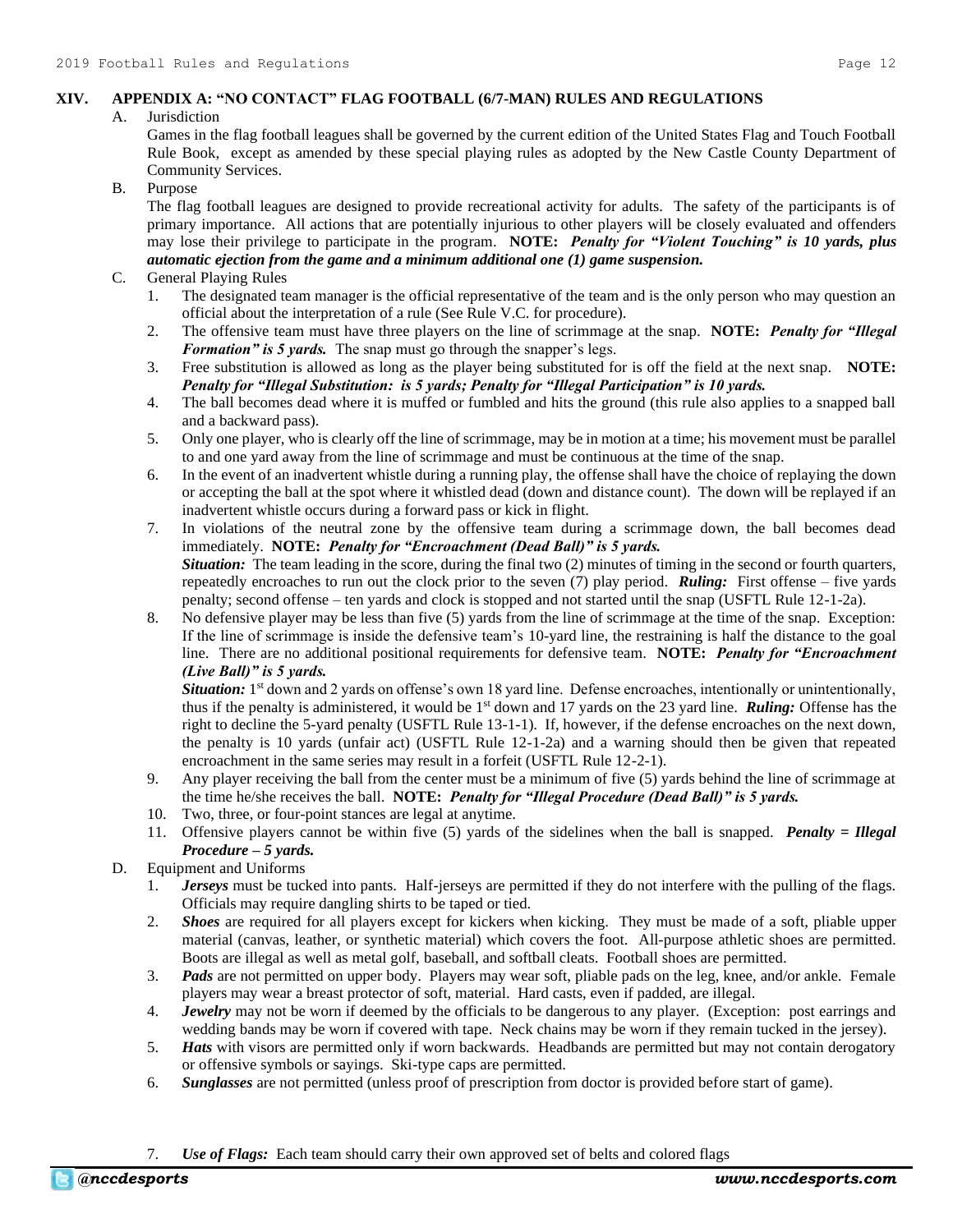USFTL 4.2.1. The flags should be a minimum of two (2) inches wide and 14 inches long. The flags must be of a contrasting color to the opponents' flags. The flags may not be altered in any way. The flags must be of contrasting color to the player's pants or shorts.

# **Interpretation: the flag material, excluding any connecting devices, must be at least 14 inches long.**

USFTL 12.7.1.e. Tampering with the flag in any way to gain an advantage including tying, using foreign materials, or other such acts is illegal. PENALTY: Unsportsmanlike conduct, 10 yards from the previous spot, loss of down, and player disqualification.

b) Procedures:

Pre-game: Officials will visually inspect all flag belts and require that each player pull his/her flags off of their belt.

During game: A team may call time-out and request the measurement of an opponent's flag: 1) If the flag is found to be illegal as outlined in USFTL Rule 4.2.1., the penalty for failing to wear proper equipment will be issued (5 yards) and the player will not be allowed to participate until the equipment is replaced. The timeout will be charged to the officials. **Note:** If the equipment became illegal through use, no penalty will be issued and the player will be allowed to repair the equipment as long as it can be done promptly.

2) If the flag is found to be altered as outlined in USFTL Rule 12.7.1.e, the penalty for unsportsmanlike conduct will be issued, a loss of down enforced, and the offending player ejected. The time-out will be charged to the officials. 3) If the flag is found to be legal, the time-out will be charged to the team requesting the measurement. If that team has no time-outs left, the delay of game penalty (5 yards) will be enforced.

- E. Contact Rules
	- 1. *Screen blocking* is the act of legally obstructing an opponent without contacting him/her with any part of the blocker's body. The offensive screen block shall take place without contact. The screen blocker shall have his/her hands and arms at his/her side or behind his/her back. Any use of the arms, elbows, or legs to initiate contact during an offensive player's screen block is illegal. A blocker may use his/her hand or arm to break a fall or to retain his/her balance. A player must be on his/her feet before, during, and after screen blocking. **NOTE:** *Penalty for "Personal Foul" is 10 yards.*

*Screen Blocking Fundamentals.* A player who screens shall not:

- a. When he/she is behind a stationary opponent, take a position closer than a normal step from him or her.
- b. When he/she assumes a position at the side or in front of a stationary opponent, make contact with him/her.
- c. Take a position so close to a moving opponent that his/her opponent cannot avoid contact by stopping or changing direction. The speed of the player to be screened will determine where the screener may take his/her stationary position. This position will vary and may be 1 or 2 normal steps or strides from the opponent.
- d. After assuming his/her legal screening position move to maintain it, unless he/she moves in the same direction and path as his/her opponent. If the screener violates any of these provisions and contact results, he/she has committed a personal foul.
- 2. **Contact is not allowed**. Note: A touchdown may be awarded by the referee for any flagrant contact, which in the official's opinion prevents a "clear / break-away" touchdown from being scored in the open field.
- 3. *Blocking and Interlocked Interference.* Teammates of a runner or passer may interfere for him/her by screen blocking, but shall not use interlocked interference by grasping or encircling one another in any manner. **NOTE:**  *Penalty for "Personal Foul" is 10 yards.*
- 4. *Use of hands or arms by the Defense.* Defensive players must go around the offensive player's screen block. The arms and hands may not be used as a wedge to contact the opponent. The application of this rule depends entirely on the judgement of the official. A blocker may use his/her arms or hands to break a fall or retain his/her balance.

# F. Deflagging

- 1. Deflagging is the legal removal of a flag from an opponent in possession of the ball. Pushing, striking, holding, slapping, or tripping when attempting to pull a flag is not permitted. Defensive players may leave their feet to pull a flag.
- 2. A defensive player that **pushes a ball carrier out of bounds** (rather than attempting to pull the player's flag) will be penalized for Illegal Physical Contact = 10 yard penalty. Player also stands to be ejected from game if penalized for flagrant contact.
- 3. Guarding the Flag is illegal. **NOTE:** *Penalty for "Flag Guarding" carries no yardage, but the ball shall be blown dead at the spot of the infraction.*
- 4. **A** player running with the ball **cannot bend** at the waist **to protect the flag** causing contact with a defensive player. Penalty: Same as "Guarding the Flag" = Ball blown dead a spot of infraction.
- 5. Spinning is illegal if done to avoid having the flag removed. **NOTE:** *Penalty for "Spinning" carries no yardage, but the ball shall be blown dead at the spot of the infraction.* Spinning to change direction is legal.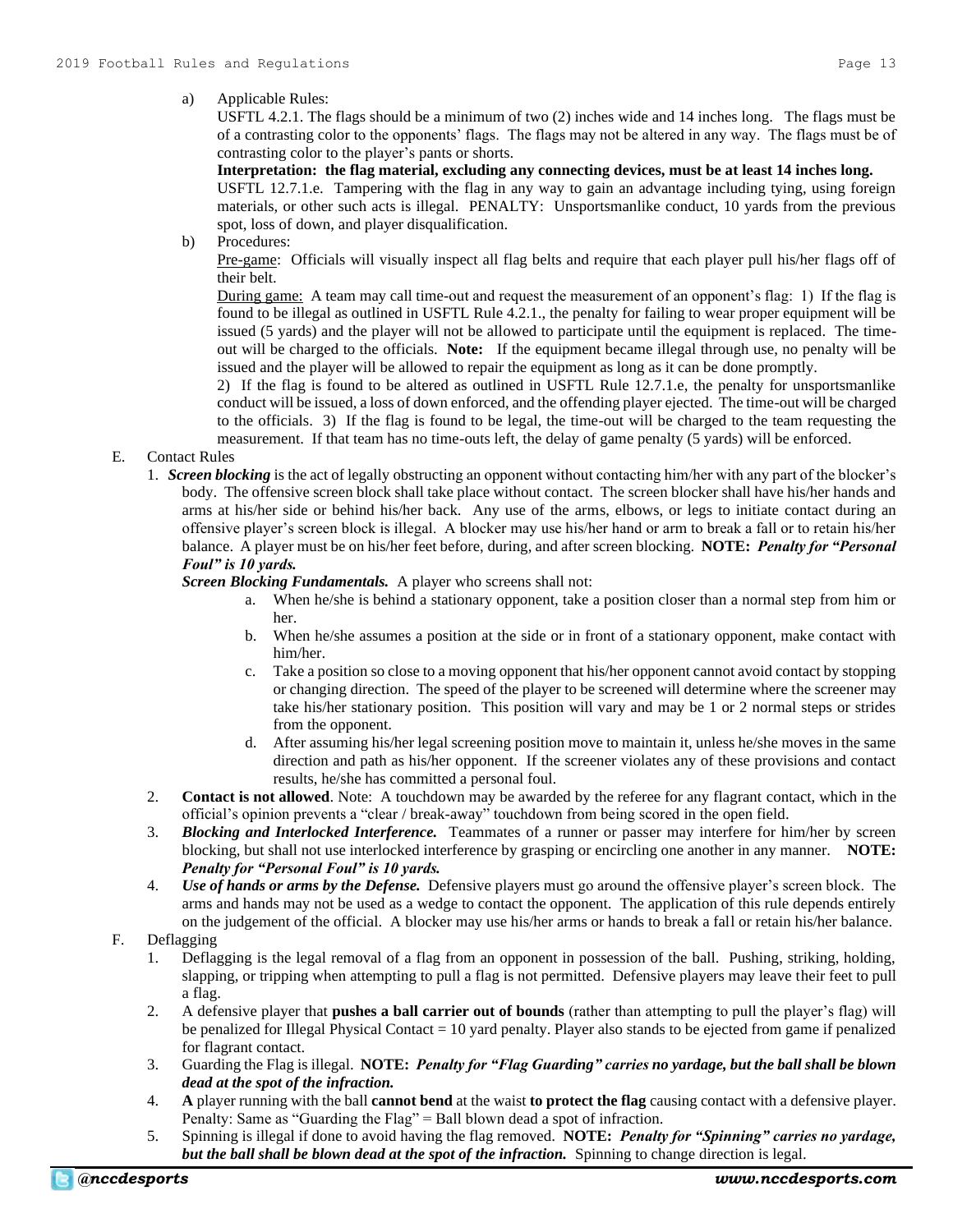- 6. Hurdling over a fallen or standing player(s) is not permitted. **NOTE:** *Penalty for "Hurdling" carries no yardage, but the ball shall be blown dead at the spot of the infraction.*
- 7. Batting, grabbing or stripping the ball by the defense (rather than attempting to pull the player's flag) is illegal. **NOTE:** *Penalty for "Personal Foul" is 10 yards. If contact occurs with the QB attempting to pass the ball, it will carry an automatic first down.*
- 8. If a flag inadvertently falls to the ground, a one-hand touch between the shoulder and waist constitutes capture.
- 9. If a ball carrier falls to the ground, he is ruled automatically down at the spot and is not permitted to advance the ball in any fashion.
- 10. The defense may not deflag a player who does not have the ball (e.g. after a passer has released the ball or before a receiver catches the ball). **NOTE:** *Penalty for "Personal Foul" is 10 yards.* A player who has been deflagged must be tagged with one hand or have a remaining flag pulled (USFTL Rule 12-7-1d). **NOTE:** *Flags pulled simultaneously with release of ball by passer or catch by receiver should not be penalized for deflagging.*Officials should use their judgement based on the intent of the rule.
- 11. A quarterback can be deflagged / sacked if his arm is in the throwing motion or holding the ball in any other manner.
- 12. Diving to advance the ball is prohibited. **NOTE:** *Penalty for "Personal Foul" is 10 yards.*
- G. Field and Timing
	- 1. The game will be played on a regulation Flag Football Field.
	- 2. The game shall be played in four (4), twelve (12) minute quarters with five (5) minutes between halves. The offensive team must put the ball into play within 25 seconds after the referee has blown the ready for play whistle. **NOTE:** *Penalty for "Delay of the Game" is 5 yards.* The clock shall be stopped only for "official" and "team" time-outs, except during the last two (2) minutes of the  $2<sup>nd</sup>$  and  $4<sup>th</sup>$  quarters, in which a "7-play" period is used. Exception: the clock will be stopped for thirty (30) seconds after field goal or point after touchdown attempts; the ball must be put into play within fifteen (15) seconds after the ready for play whistle has blown.
	- 3. During the last play of the 1<sup>st</sup> and  $3<sup>rd</sup>$  periods, an untimed down may result if any live ball penalty is accepted by either team unless a loss of down is included in the penalty.
	- 4. **"7-play" Procedure** (replaces the last two (2) minutes of the 2<sup>nd</sup> and 4<sup>th</sup> quarters)
		- a. There are 7 total plays between the two teams.
		- b. The clock is *not* used.
		- c. Officials are responsible for counting the 7 plays.
		- d. If a penalty is accepted on a live ball foul, the down and play do not count unless a "loss of down" is included in the penalty.
		- e. Point after touchdown attempts and free kicks do *not* count in the 7 plays.
		- f. To retain possession, a team must continue to make first downs.
		- g. When the defense takes over, it may use any of the remaining 7 plays.
		- h. The game is over when all 7 plays are completed, the 17-Point Mercy Rule applies or the team behind in the score concedes the game, or the offensive team can automatically run out the remaining plays.
	- 5. Each team is allowed three charged timeouts per half. Unused timeouts in the first half may not be carried over to the second half. Timeouts shall be one minute.
	- 6. A timeout for an injured or apparent injured player is charged to the officials; however, the injured player must be replaced for at least one play.
	- 7. Tie Game:
		- a. If the game is tied at the end of regulation during the regular season, each team will be given one (1) series of downs to settle the outcome of the game with the ball starting at the opponent's 20-yard line. Each team will receive one (1) point in the weekly standings if the game remains as a tie.
		- b. During the playoffs, a twenty-yard line procedure similar to the high school and college rule will be used with each team receiving one additional time out (see overtime procedures in General Rules VI.I). Beginning with the third overtime period in the playoffs, teams will be required to attempt a 2-point conversion following a touchdown.

8. Once the game begins, no on field warm-up type activities are permitted while the ball is dead (except during half time).

9. Intentional delay of game: Referees may stop the clock and issue a 5-yard penalty for delay of game (5yds.) for any of the following reasons: a) Team ahead in score intentionally delays getting back to offensive huddle late in game, b) Team repeatedly kicks ball out of bounds on a kickoff to exhaust time off of clock.

- 10. Time-out errors and rule applications:
- a. Play: Team A calls a time-out which they are not entitled to and a) the referee informs the team that they are out of time-outs and the game continues without delay, or b) the referee stops the clock before realizing that team A is out of time-outs.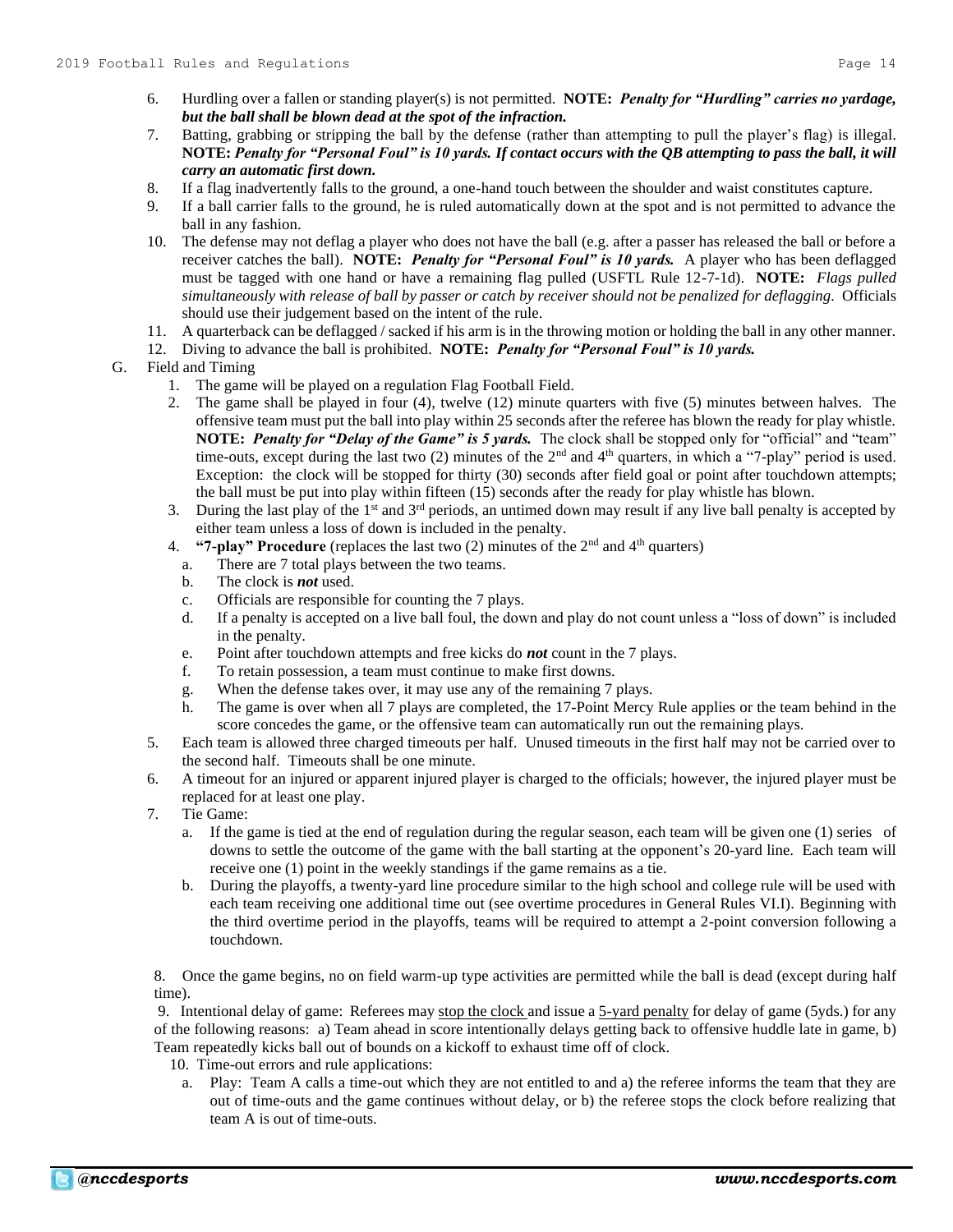*Ruling: a) no penalty, b) delay of game penalty (5 yards) and the clock is restarted on the ready. Note: since it is the responsibility of the referee to monitor time-outs and also suspend play, situation "b" should seldom, if ever, occur.*

- b. Play: A team who has used all of its time-out requests a coach-referee conference to a) determine if the referee has made a mistake in monitoring the time-outs, or b) to review a playing rule interpretation. In both cases, the referee's original ruling was unchanged.
	- *Ruling: in both a) and b) the conference is granted and the team is charged with a 5-yard delay of game penalty.*
- c. Play: Team A calls a time-out, which they are not entitled to, snaps the ball as soon as team B relaxes. *Ruling: unfair act – 10-yard penalty.*

# H. Free Kick

- 1. The ball is kicked from the 40-yard line in a five-zone field (or 20-yard line in a four-zone field).
- 2. The receivers' restraining line is ten (10) yards from the free kick line. Players must be at least seven (7) yards from the nearest sideline. Defenders are not required to be on the receiving line prior to the kick.
- 3. Any kick that crosses the goal line can be returned out of the end zone by any R player. This applies to free kicks (kick offs) and scrimmage kicks (punts and missed field goals). It does not matter if the kick is in flight or grounded. Exception: A missed extra point kick attempt is dead.
- 4. If a kickoff goes out of bounds untouched by the receiving team, the following options are given:
	- a. The receiving team may put the ball in play at the inbound spot where ball went out of bounds.
	- b. The receiving team may put the ball in play at the inbound spot 25 yards from kickoff line (own 35-yard line on normal kickoff).
	- c. The receiving team may have a re-kick after a 5-yard penalty is administered.
- 5. On-side kicks are not permitted. The ball must travel at least 10 yards in the air. *Penalty = ball marked dead at the spot it touches ground.*
- 6. Any kick (including kickoffs, punts, and field goals) that is muffed by R is dead at the spot where the ball touches the ground.
- 7. The kicking team may not touch or be touched by a kick in the air. **NOTE:** *Penalty for "Fair Catch Interference" is 10 yards or awarded fair catch at the spot of the foul.*
- 8. If a kicked ball touches the ground and is then touched by the kicking team, it becomes dead where it touched the ground and is awarded to the receiving team.
- 9. A kickoff may be recovered by the kicking team if it is caught in the air after being touched by a member of the receiving team. This is an exception to the no on-sides kick rule. K is awarded the ball, first and line to gain from the spot of the recovery (K may not advance).
- 10. A receiver may advance a kicked ball that has first touched the ground provided he picks it up cleanly.
- 11. Kickoffs may be kicked from the ground, a kicking tee (maximum 2" high) or from a player's toes touching the ground. A kicking block may be used on PAT's and field goals.
- I. Punts, Field Goals, and PATs
	- 1. All punts must be announced while the offensive team is in their huddle, allowing the defensive team to get ready.
	- 2. There must be at least three players from each team on the line of scrimmage. The offensive team is not permitted down field until the ball is kicked.
	- 3. The kicker must be at least 5 yards behind the line of scrimmage when receiving the snap. After receiving the snap, the kicker has 6 seconds to kick the ball from any point behind the line of scrimmage. The ball remains live if the snap is dropped or missed by the kicker or place kick holder as long as the kick is made within six (6) seconds from the snap. **NOTE:** *Penalty is 5 yards and loss of down.*
	- 4. On a fourth down punt, the kicking team is permitted to walk the ball back to the punter immediately after executing a legal snap.
	- 5. No specialized balls will be permitted to be brought into game during kicking downs.
	- 6. The defense may not rush to block a kick and the offense may not leave the line of scrimmage until the ball has been kicked.
	- 7. Once announced, the kick must be made unless:
		- a. the offense is granted a timeout
		- b. A foul occurs
	- 8. A missed field goal inside the 20-yard line will be brought back to the 20-yard line.
	- 9. Following a PAT (Point After Touchdown) attempt and the new "Ready-to-Play" signal has been given, the kicking team has 25 seconds to kick-off to their opponent. Penalty: Delay of Game – 5-yard penalty.
- J. Passing
	- 1. All players are eligible to receive a pass.
	- 2. There can be three exchanges of the football in the air (forward or backward passes) which are initiated behind the line of scrimmage. A team may make as many backward passes as they wish once the ball has passed the line of scrimmage. Example: Following two exchanges behind the line of scrimmage, the ball may be run or passed  $(3<sup>rd</sup>$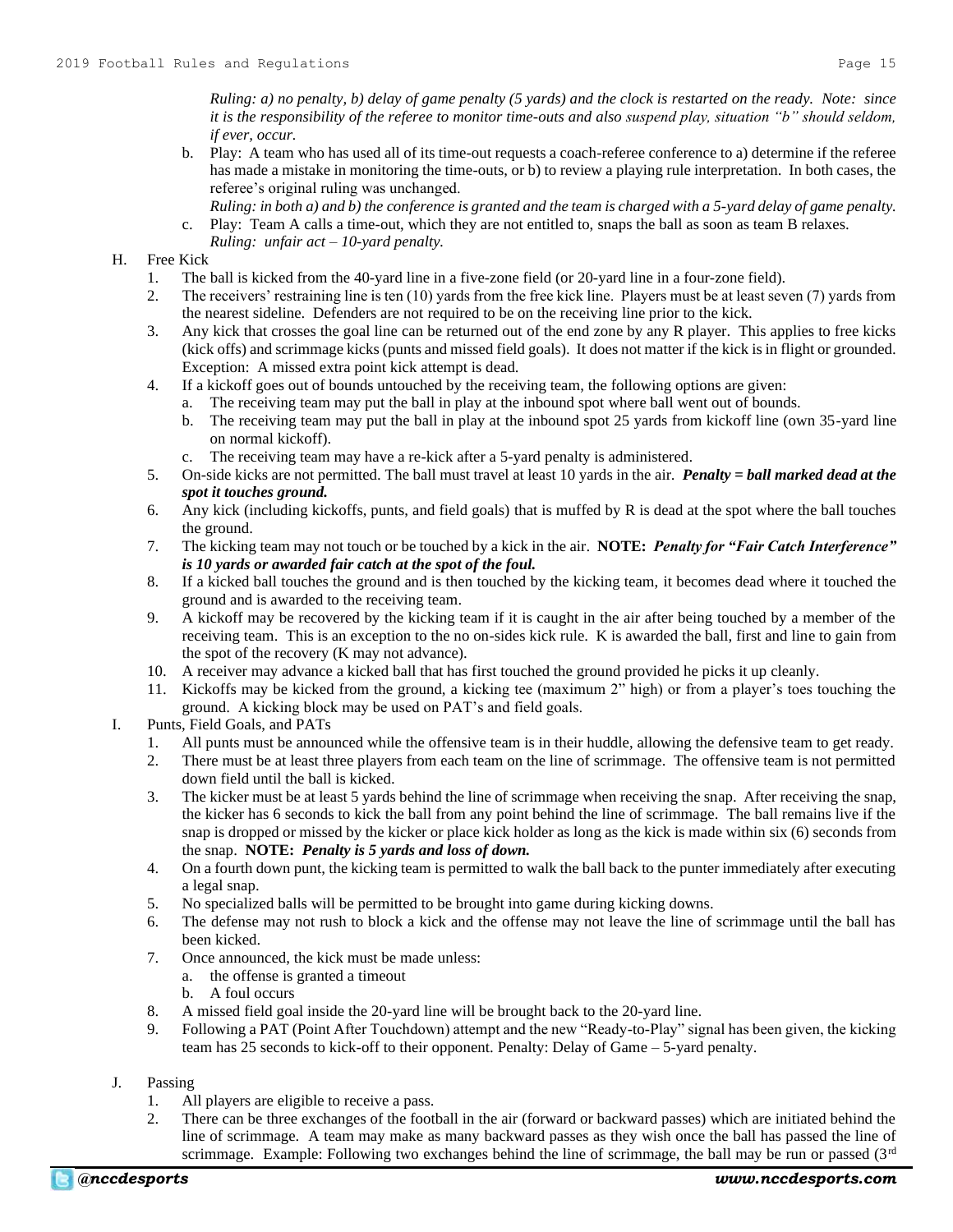exchange) across the line of scrimmage. *Penalty: Play remains live and a 5-yard penalty plus a loss of down is applied at end of play from spot of the illegal pass.*

- 3. Offensive players may step over the LOS and return to catch pass in backfield and may re-pass the ball forward down field during the same play.
- 4. *Penalty for "Pass Interference (Defensive)" is an automatic first down at the spot of the foul. If foul occurs in end zone, ball is placed on the one yard line.*
- 5. *Penalty for "Pass Interference (Offensive): is 10 yards from the previous spot and loss of down.*
- 6. Pass interference will not be ruled on any pass that, in the judgement of the officials, is not catchable. NOTE: Even though pass interference cannot be ruled when the pass is not catchable, all other penalties still apply (holding, illegal contact, etc…).

# K. Scoring

- 1. The following scoring system will be used:
	- Touchdown  $=$  six (6) points

Point After Touchdown (PAT)

- One  $(1)$  point = kick, pass, or run from three  $(3)$  yard line
- Two  $(2)$  points = pass or run from ten  $(10 \text{ yard line})$
- Missed PAT (run or pass) and returned successfully by defense = Corresponding value of play for defense (1or 2 pts. determined by missed PAT attempt).

**NOTE:** The choice of one (1) point from the three (3) yard line or two (2) points from the ten (10) yard line cannot be changed even if a foul occurs.

Field goal = three  $(3)$  points

Safety = two  $(2)$  points

- 2. Field goals and extra points may be kicked over soccer goals if no football goal posts are present on the field. The referees will gauge the success of the kick using imaginary uprights as a guide. Volunteers may also assist in the procedure if available.
- 3. *Mercy Rule* A mercy rule shall be in effect when a team is at least 17 points ahead anytime during the 7 play period in the fourth quarter. The game is declared over.
- 4. One overtime period is permitted during regular season game may end in a tie for both teams. Consecutive overtime periods during playoffs until winner is determined (see rule  $VI - I$ ).

# L. Penalties and Enforcement

1. "All but One" enforcement principle is used; all penalties (but one) are enforced from the "Basic Spot".

# **Explanation:**

Whenever the ball is alive, one of two types of plays is in progress, a loose ball play, or a running play. The official must know which type of play was in progress when the foul occurred. This immediately *determines the basic spot of enforcement.*

- a. A loose ball play is action during:
	- i. A free kick or scrimmage kick
	- ii. A legal forward pass
	- iii. A backward pass (including the snap) or fumble made by the offensive team in or behind the neutral zone prior to a change of team possession.
	- iv. Any run which precedes a legal pass, fumble, or kick.
- b. A running play is any action that is not a loose ball play.
	- i. In or behind the neutral zone in any of the following:
		- -It includes a run not followed by a loose ball.
		- -A run followed by an illegal forward pass.
		- -A run followed by an illegal kick.
	- ii. Beyond the neutral zone:
		- -It includes a run.
		- -A run followed by a loose ball, including an illegal forward pass or illegal kick.

If a foul occurs during a *loose ball* play, the basic spot is the previous spot, either the spot of the snap or the free kick. If a foul occurs during a *running play*, the basic spot is where the run ended. A loose ball may be part of a running play and should not be confused with a loose ball play. *Exception to all of the above* (or the All-But-One principle): When the foul is by the offensive team and the spot of the foul is behind the basic spot, the penalty is from the spot of the foul.

2. Reminder: Referee must give choice of accepting or declining any penalty. If team accepts penalty, the down is replayed unless the penalty includes loss of down. If penalty that does not result in a loss of down is accepted during the 7-play period, the play and the down will be repeated (Exception: Play counts if foul occurs during dead ball).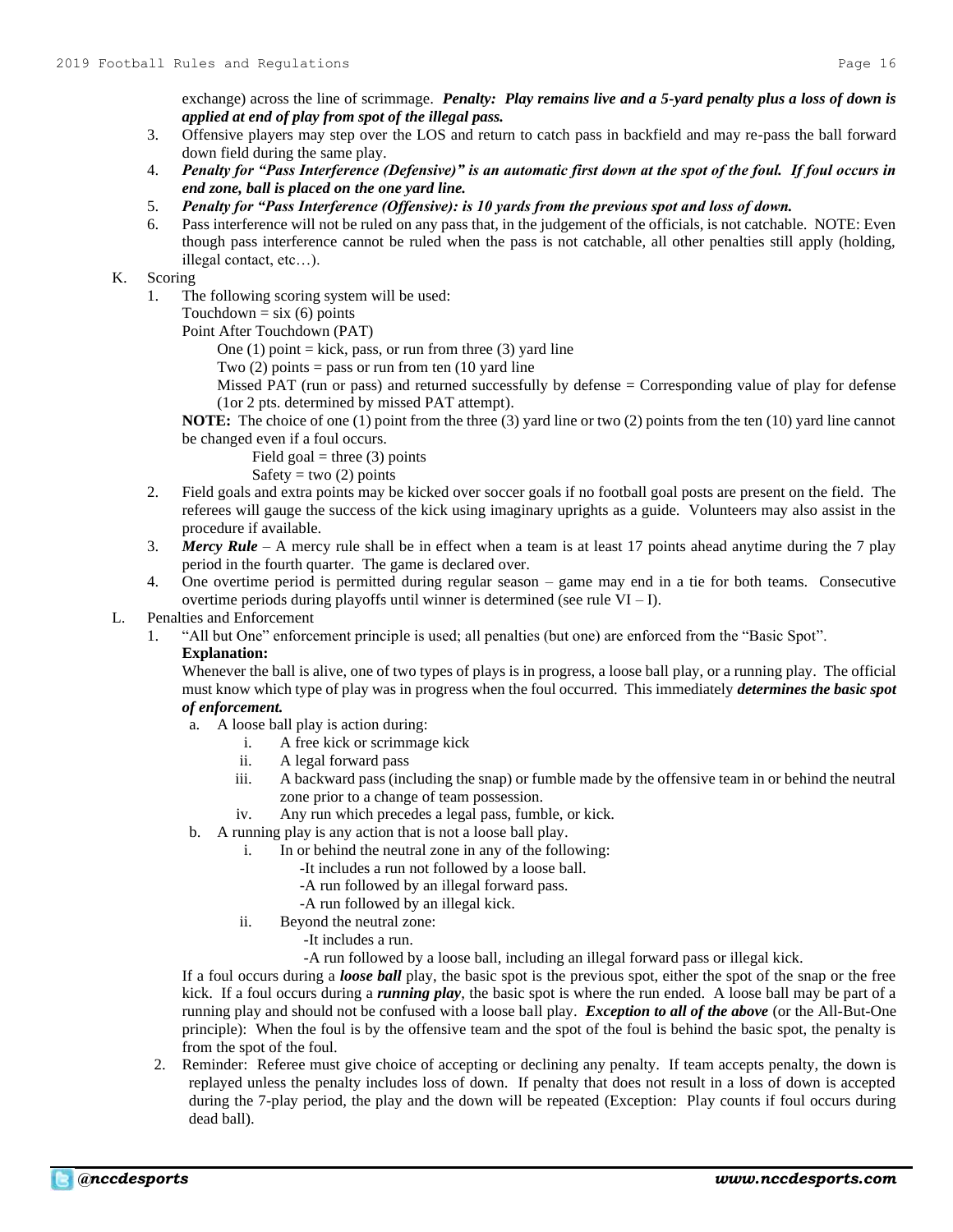- 3. Clarification: A team can accept part of a penalty, such as repeat of a down or loss of a down, and decline the yardage portion of the penalty to avoid benefiting the offending team. Some teams may prefer to leave an opponent with a first down and long yardage, rather than a later down and short yardage.
- 4. Penalty Enforcement (for fouls committed on scoring plays)

| <b>FOUL</b>                                       | <b>OPTIONS</b>                                     |
|---------------------------------------------------|----------------------------------------------------|
| By "B" on a successful kick try                   | Accept penalty and replay down or accept result of |
|                                                   | play and enforce on succeeding spot*               |
| By opponents of scoring team on TD or 2 point PAT | Decline penalty                                    |
|                                                   |                                                    |
| By "A" on successful TD, PAT, or FG               | Accept penalty and replay down                     |
| (not unsportsmanlike)                             |                                                    |
| Any unsportsmanlike foul                          | Enforce on succeeding spot*                        |
|                                                   |                                                    |

- $A =$  Offense at start of play.  $B =$  Defense at start of play
- Succeeding spot is defined as the spot where the ball is next snapped or free kicked if there is no foul.
- 5. All penalties are either five or ten yards (see below) Teams are entitled to refused yardage:

# **10 YARD PENALTIES 5 YARD PENALTIES**

Delay start either half Illegal equipment Fair catch interference Delay of game Pass interference (*Offense – LOD*) Sub infractions Unsportsmanlike conduct Encroachment Illegal physical contact False start Illegal screen blocks Illegal snap Illegal kick/bat Infraction protected scrim kicks Intentional grounding (LOD) Illegal participation Illegal forward handing (LOD) @ spot Interlocked blocking Illegal forward pass (LOD) @ spot Diving to advance ball Helping runner Roughing passer (auto-1 Roughing kicker (auto-1 Deflagging player without ball Illegal procedure Violent touching (plus ejection) Free kick out of bounds Grabbing or stripping ball Three men not on LOS

Failure to kick within 6 seconds (LOD) **Illegal formation** 

# **ADDITIONAL PENALTIES**

Pass interference (defense) = Automatic  $1<sup>st</sup>$  down at spot of foul Securing /Guarding the flag  $=$  Ball blown dead with no penalty Hurdling  $=$  Ball blown dead with no penalty Spinning = Ball blown dead with no penalty

Fair catch interference = 10 yard penalty from previous spot and repeat down *or* awarded fair catch at spot of interference (may kick a field goal).

# M. **Points of Emphasis :**

- 1. **Batting the ball** out of a player's hand (rather than attempting to pull the player's flag) will be penalized as Illegal Physical Contact = 10 yard penalty. If contact occurs with the QB attempting to pass, it will also carry an automatic first down.
- 2. Teams must adhere to the **allotted time requirement following a PAT (25 seconds to kick-off after the "Ready-for-Play" signal).** Delay of Game = 5 yard penalty.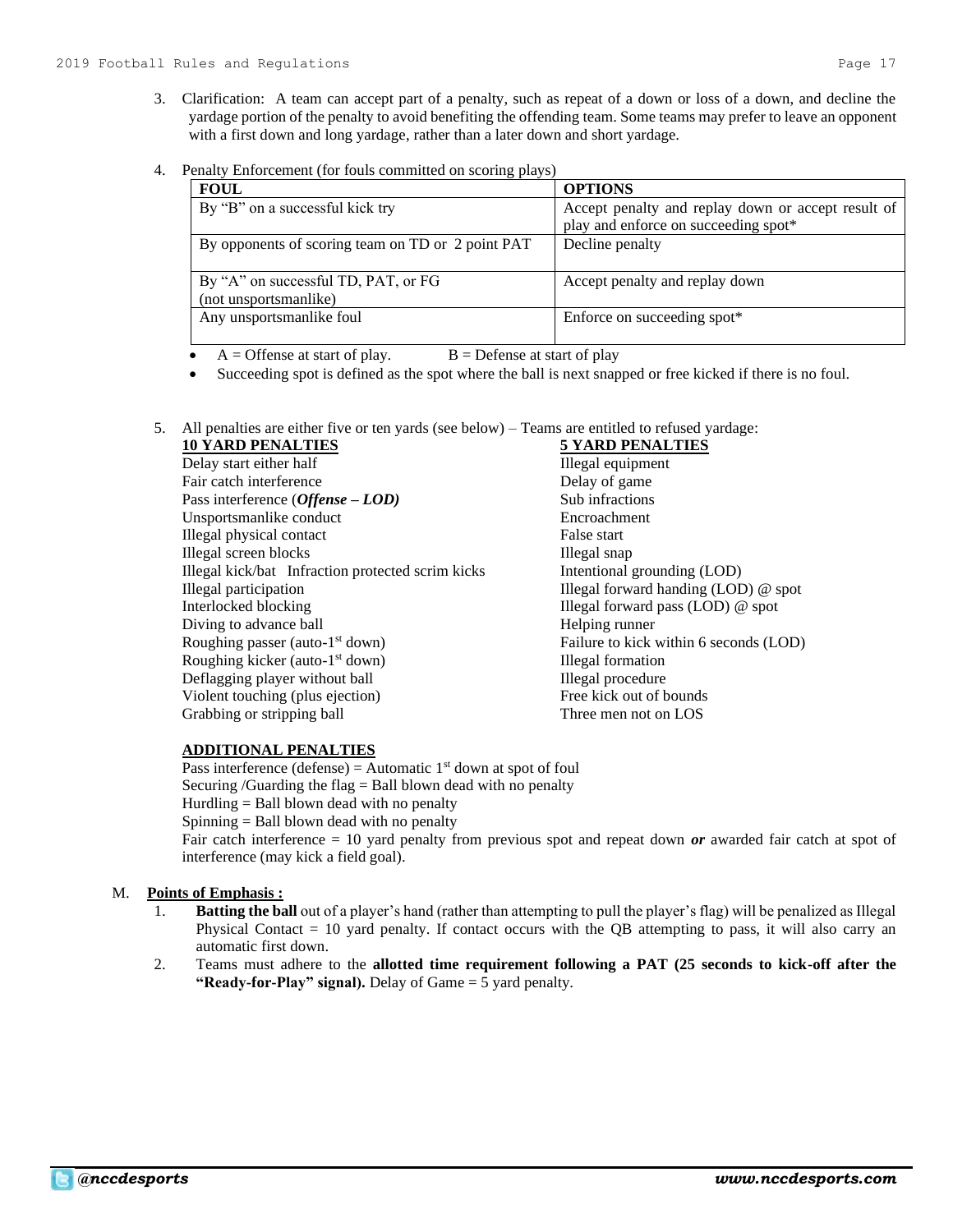# **XV. APPENDIX B: "CONTACT" FLAG FOOTBALL (9-MAN) RULES AND REGULATIONS**

# A. Jurisdiction

Games in this league shall be governed by the current edition of the National Federation of High Schools Association Football Rule Book, except as amended by these special playing rules as adopted by the New Castle County Department of Community Services.

# B. Purpose

The "contact" flag football league is designed to provide recreational activity for adults. The safety of the participant is of primary importance. All actions that are potentially injurious to other players will be closely evaluated and offenders may lose their privilege to participate in the program. **NOTE:** *Penalty for "Violent Touching" is 15 yards, plus automatic ejection from game and a minimum additional one (1) game suspension.*

# C. General Playing Rules

- 1. The designated team manager is the official representative of the team and is the only person who may question an official about the interpretation of a rule (See Rule V.C. for procedure).
- 2. The offensive team must have three players on the line of scrimmage at the snap (TBA linemen eligible or ineligible?). **NOTE:** *Penalty for "Illegal Procedure" is 5 yards.*
- 3. Free substitution is permitted as long as the player being substituted for is off the field at the next snap. **NOTE:** *Penalty for "Illegal Substitution: is 5 yards; Penalty for "Illegal Participation: is 15 yards.*
- 4. The ball becomes dead where it is muffed or fumbled and hits the ground (this rule also applies to a snapped ball and a backward pass).
- 5. Only one player, who is clearly off the line of scrimmage, can be in motion at a time and his movement must be parallel to and one yard away from the line of scrimmage and must be continuous at the time of the snap.
- 6. In the event of an inadvertent whistle during a running play, the offense shall have the choice of replaying the down or accepting the ball at the spot where it whistled dead (down and distance count). The down will be replayed if an inadvertent whistle occurs during a forward pass or kick in flight.
- 7. The ball will remain alive for defensive violations of the neutral zone (encroachment), but is immediately dead for offensive violations of the neutral zone.

# D. Equipment and Uniforms

- 1. *Jerseys* may be tied or taped provided the number is not obscured.
- 2. *Shoes* are required for all players except for kickers when kicking. They must be made of a soft, pliable upper material (canvas, leather, or synthetic material) which covers the foot. All-purpose athletic shoes are permitted. Boots are illegal as well as metal golf, baseball, and softball cleats. Football shoes are permitted.
- 3. *Pads*: No protective materials are permitted to be worn on the hands, wrists, forearms, or elbows unless to protect an actual injury. A doctor's certification must be presented and the padding must be inspected by the officials before the game. No player may participate with a cast. If protective padding is worn on other areas of the body, it must be of a soft (foam rubber) material and worn under the jersey.
- 4. *Jewelry* may not be worn if deemed by the officials to be dangerous to any player. (Exception: post earrings and wedding bands may be worn if covered with tape. Neck chains may be worn if they remain tucked in the jersey).
- 5. *Hats* with visors are permitted only if worn backwards. Headbands are permitted but may not contain derogatory or offensive symbols or sayings. Ski-type caps are permitted.
- 6. *Gloves* are approved for play but may not be sticky or adhesive.
- 7. It is recommended that a mouthpiece be worn by all players.
- 8. *Use of Flags:* Each team should carry their own approved set of belts and colored flags
	- a. Applicable Rules:

USFTL 4.2.1. The flags should be a minimum of 1.5 inches wide and 14 inches long. The flags must be of a contrasting color to the opponents' flags. The flags may not be altered in any way. Flags must also be of contrasting color to the player's pants or shorts.

**Interpretation: the flag material, excluding any connecting devices, must be at least 14 inches long. Measurement is made on the flag as it hangs naturally from the belt.**

USFTL 12.7.1.e. Tampering with the flag in any way to gain an advantage including tying, using foreign materials, or other such acts is illegal. PENALTY: Unsportsmanlike conduct, 10 yards from the previous spot, loss of down, and player disqualification.

# **b. Procedures:**

Pre-game: Officials will visually inspect all flag belts and require that each player pull his/her flags off of their belt.

During game: A team may call time-out and request the measurement of an opponent's flag: 1) If the flag is found to be illegal as outlined in USFTL Rule 4.2.1., the penalty for failing to wear proper equipment will be issued (5 yards) and the player will not be allowed to participate until the equipment is replaced. The time-out will be charged to the officials. **Note:** If the equipment became illegal through use, no penalty will be issued and the player will be allowed to repair the equipment as long as it can be done promptly.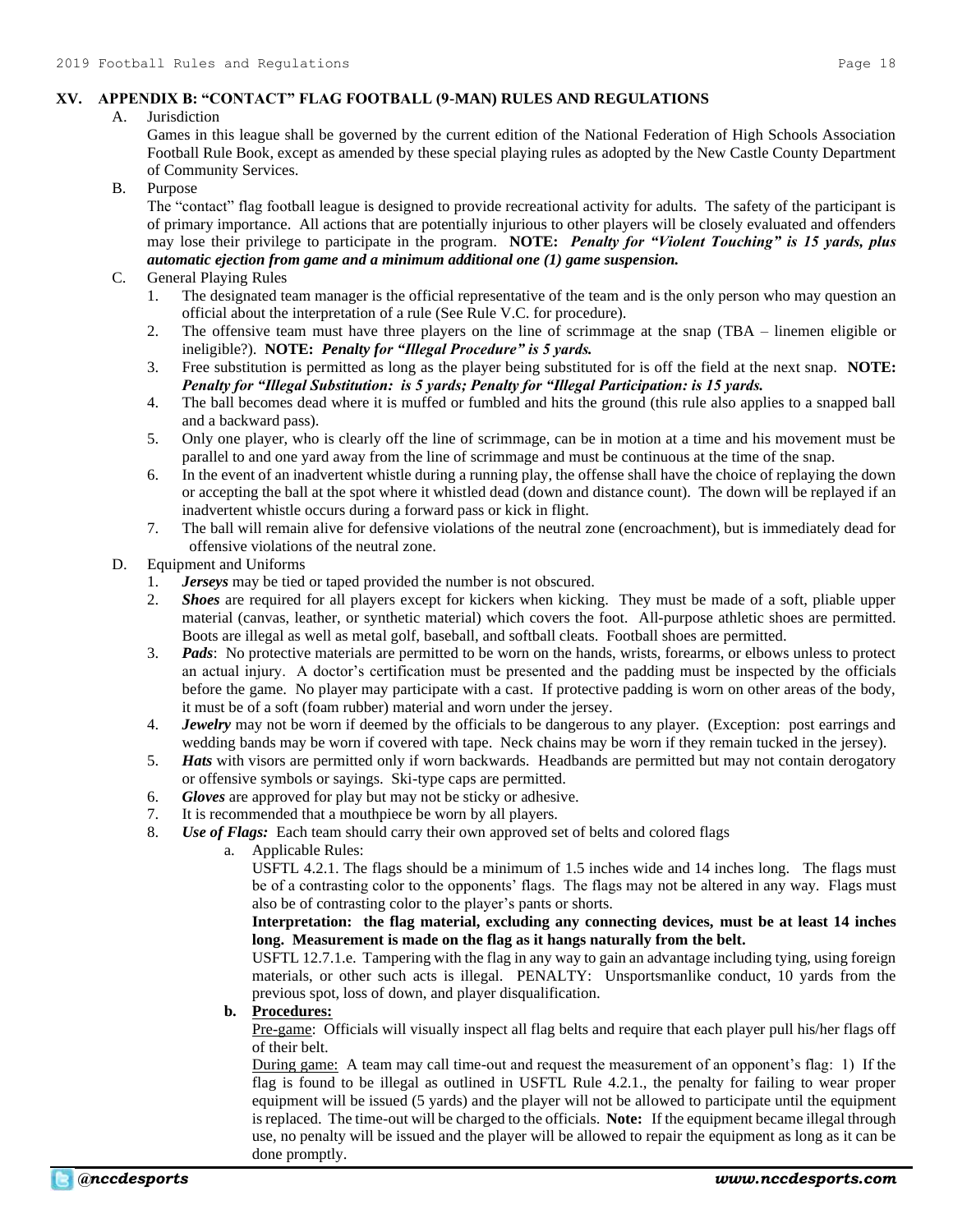If the flag is found to be altered as outlined in USFTL Rule 12.7.1.e, the penalty for unsportsmanlike conduct will be issued, a loss of down enforced, and the offending player ejected. The time-out will be charged to the officials. 3) If the flag is found to be legal, the time-out will be charged to the team requesting the measurement. If that team has no time-outs left, the delay of game penalty (5 yards) will be enforced.

- c. Flags must be visible and my not be covered by loose clothing. Shirts must be tucked in or trimmed above the belt at all times. "Poppers" are the recommended style of flag connectors to be worn.
- 9. Eyewear: Sunglasses are illegal. Only prescription glasses are legal. Clear protective eye guards/goggles are legal. They may not be dark or tinted.
- E. Contact Rules
	- 1. Blocking: The blocker is allowed to contact only that portion of the opponent's body between the waist and shoulders. Contact can be made with only the open hands.
		- a. A blocker must be on his feet before, during, and after contact is made.
		- b. Two-on-one blocking is permitted in or behind the neutral zone.
		- c. Retreat blocking (using palms of hands to fend off a pass rusher) is permitted.
		- d. No rolling or dive blocks are permitted.
		- e. Blocking above opponent's shoulders or below the opponent's waist is not permitted. **NOTE:** *Penalty for "Illegal Blocking" is 15 yards.*
		- f. Offensive holding penalties behind the L.O.S. will result in a 10 yd. penalty from previous spot (rather than the point of foul).
	- 2. The offensive center may not be touched in a shotgun formation by an opposing player until he has risen up from his stance or takes a step in any direction. When the offensive team is in a scrimmage kick formation, the defensive team is in a scrimmage kick formation, the defensive team may not charge directly into the snapper. **NOTE:**  *Penalty for "Roughing the Snapper" is 15 yards plus an automatic first down.*
	- 3. Contact by a defensive player with a receiver beyond the expanded neutral zone (5 yards off L.O.S.) during a pass, which is thrown over the L.O.S., is not permitted. **NOTE:** *Penalty for "Illegal Chuck" is 5 yards plus an automatic first down.*
	- 4. A defensive pass rusher who pushes an offensive blocker into the quarterback (rather than attempt to "touch" quarterback) will be penalized for roughing the passer. **NOTE:** *Penalty for "Roughing the Passer" is 15 yards, plus an automatic first down.* To help avoid roughing the passer, referees *should* alert the defensive pass rushers by calling out *"The ball is gone" or "It's away."*
	- 5. Unnecessary contact away from ball is prohibited. **NOTE:** *Penalty for "Unnecessary Roughness" is 15 yards and mandatory "Cool-Down" or ejection from the game.*
	- 6. Blind-sided hits against players in the open field will not be tolerated. *Penalty = 15 yards – "Flagrant / Violent Contact" and possible ejection from game.*
	- 7. Two-on-one blocking is permitted anywhere on field.
- F. Deflagging
	- 1. Deflagging is the legal removal of a flag from an opponent in possession of the ball. Pushing, striking, holding, slapping, or tripping the ball carrier when attempting to pull a flag is not permitted. Defensive players may leave their feet to pull a flag. **SPECIAL NOTE:** Pushing or driving a ball carrier out of bounds is illegal. A defensive player must be in the act of reaching down low for the ball carrier's flag if contact occurs near the sideline. *Penalty = 10 yards – "Personal Foul".*
	- 2. Guarding the Flag is illegal. **NOTE:** *Penalty for "Flag Guarding" carries no yardage, but the ball shall be blown dead at the spot of the infraction.*
	- 3. Spinning by ball carrier is legal.
	- 4. Hurdling is illegal. **NOTE:** *Penalty for "Hurdling" carries no yardage, but the ball shall be blown dead at the spot of the infraction.*
	- 5. Grabbing or stripping the ball by the defense is illegal. **NOTE:** *Penalty for "Personal Foul" is 10 yards.*
	- 6. If a flag inadvertently falls to the ground, a one-hand touch between the shoulder and waist constitutes capture.
	- 7. The defense may not deflag a player who does not have the ball (e.g. after a passer has released the ball or before a receiver catches the ball). **NOTE:** *Penalty for "Personal Foul" is 10 yards.* A player who has been deflagged must be tagged with one hand or have a remaining flag pulled (USFTL Rule 12-7-1d). **NOTE:** *Flags pulled simultaneously with release of ball by passer or catch by receiver should not be penalized.*Officials should use their judgment based on the intent of the rule.
	- 8. Diving to advance the ball is prohibited. **NOTE:** *Penalty = Ball blown dead at spot.*
	- 9. Stiff-arm by ball carrier is illegal. **NOTE:** *Penalty for "Personal Foul" is 10 yards.*
	- 10. Ball carrier falls = may be touched by opponents; Ball carrier falls and gets back up before being touched = flag must be pulled.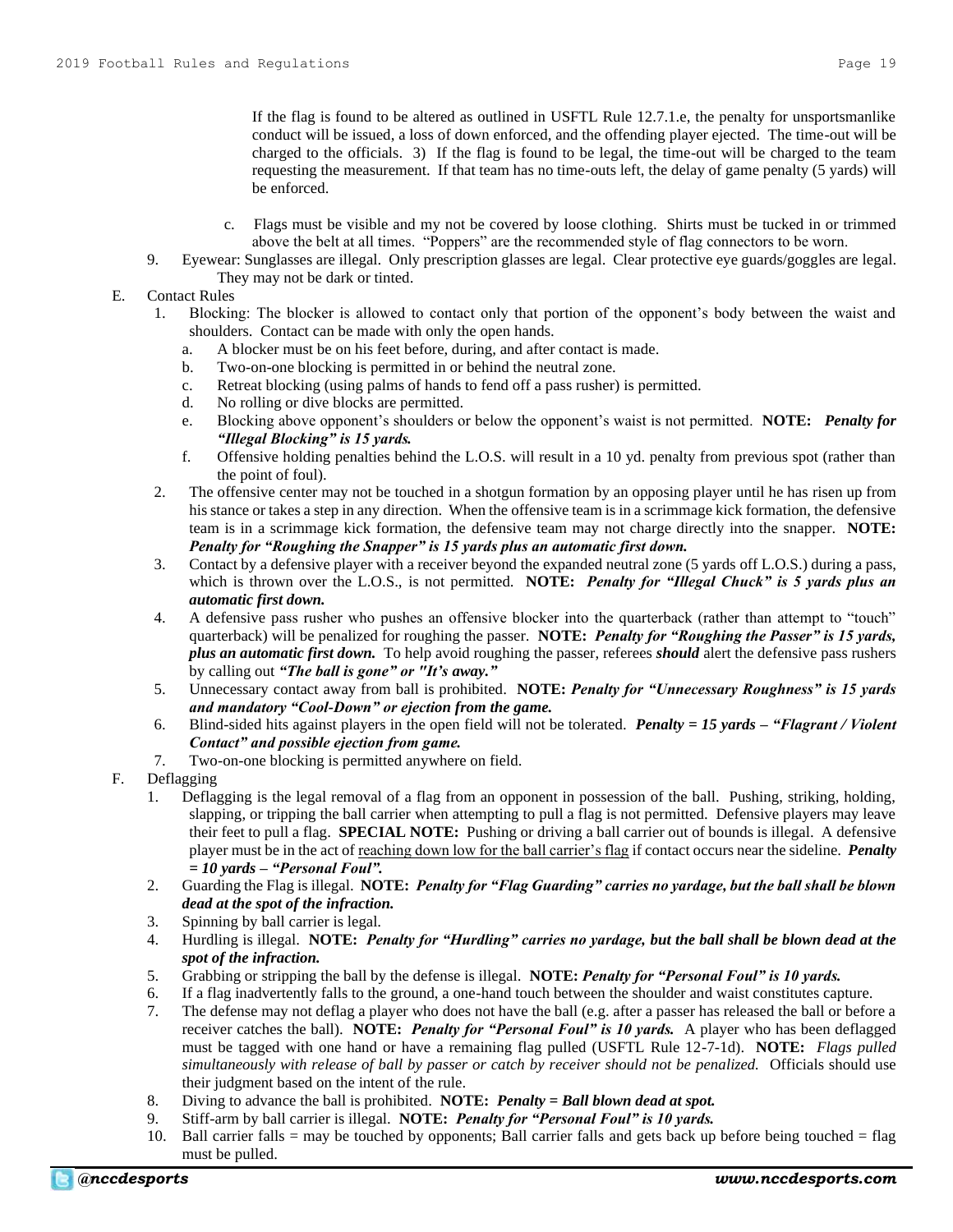# G. Field and Timing

- 1. The game will be played on a regulation football field.
- 2. The home team has choice of sidelines for their bench area, and the visiting team must take the opposite side. *No* spectators are permitted near the team bench areas.
- 3. The game shall be played in four (4), twelve (12) minute quarters with five (5) minutes between halves. The offensive team must put the ball into play within 25 seconds after the referee has blown the ready for play whistle. **NOTE:** *Penalty for "Delay of the Game" is 5 yards.* The clock will be stopped after field goal or point after touchdown attempts; teams must be ready to kick or receive the ball within one (1) minute or be assessed a delay of game penalty.
- 4. During the last two minutes of the second and fourth quarter, the clock will stop on the following situations (**EXCEPTION:** During the playoffs, there will be an additional minute of stop time added to the fourth quarter only for a total of three (3) minutes of stop-time):
	- a. score
	- b. time-out
	- c. penalty
	- d. illegal delay
	- e. incomplete pass
	- f. spiking the ball by the quarterback (legal if the quarterback, immediately after receiving a direct handto-hand snap, throws the ball into the round for the purpose of stopping the clock)
	- g. live ball out of bounds
	- h. fourth down when the offense declares whether it will "punt" or "go for it"
	- i. marking off a first down
	- j. change of possession

The clock will start with the "ready for play signal" on the following situations:

- a. violation of substitution rule, excessive time outs, or an illegal delay
- b. enforcement of a penalty
- c. marking of a first down
- d. following a change of possession
- e. referee's discretion
- f. fourth down run/pass

The clock will start on the snap after:

- a. team time-out
- b. incomplete forward pass
- c. live ball out of bounds
- d. fair catch
- 5. For time restrictions regarding punts, please refer to Section I.
- 6. Teams have four downs to cross a first down line, located at the twenty-yard intervals. Any part of the ball touching the line is a first down.
- 7. Each team is allowed *three* time-outs per half. A time-out is limited to one minute. The clock will restart on the snap.
- 8. *Tie Game:*
	- a. During the regular season, there will be <u>one</u> overtime-scoring attempt if needed. Each team will be awarded one (1) point in the standings, if the game remains tied after the OT period.
	- b. During the playoffs, the complete OT procedure will be applied until a winner is determined. Each team will receive one additional time out per each OT period (see General Rule VI –I for additional OT procedures).

# H. Free Kick

- 1. The ball is kicked from the 40-yard line in a five—zone field (or 20-yard line in a four-zone field).
- 2. The receivers' restraining line is ten (10) yards from the free kick line. Defenders are not required to be on the receiving line prior to the kick.
- 3. During kickoffs, the ball must travel at least 10 yards in the air. *Penalty = ball marked dead at spot it touches ground if less than 10 yards.* After a free kick has traveled ten (10) yards, the kicking team may recover the football (but not advance it). The kicking team must recover a free kick to obtain possession, but the receivers need only touch the ball (muff = dead ball) to secure it.
- 4. Any kick (including kick-offs, punts, and field goals) that is muffed by R is dead at spot where the ball touches the ground.
- 5. Any kick that crosses the goal line can be returned out of the end zone by any "R" player. This applies to free kicks (kick-offs) and scrimmage kicks (punts and missed field goals). It does not matter if the kick is in flight or grounded. Exception: A missed extra point kick attempt is dead.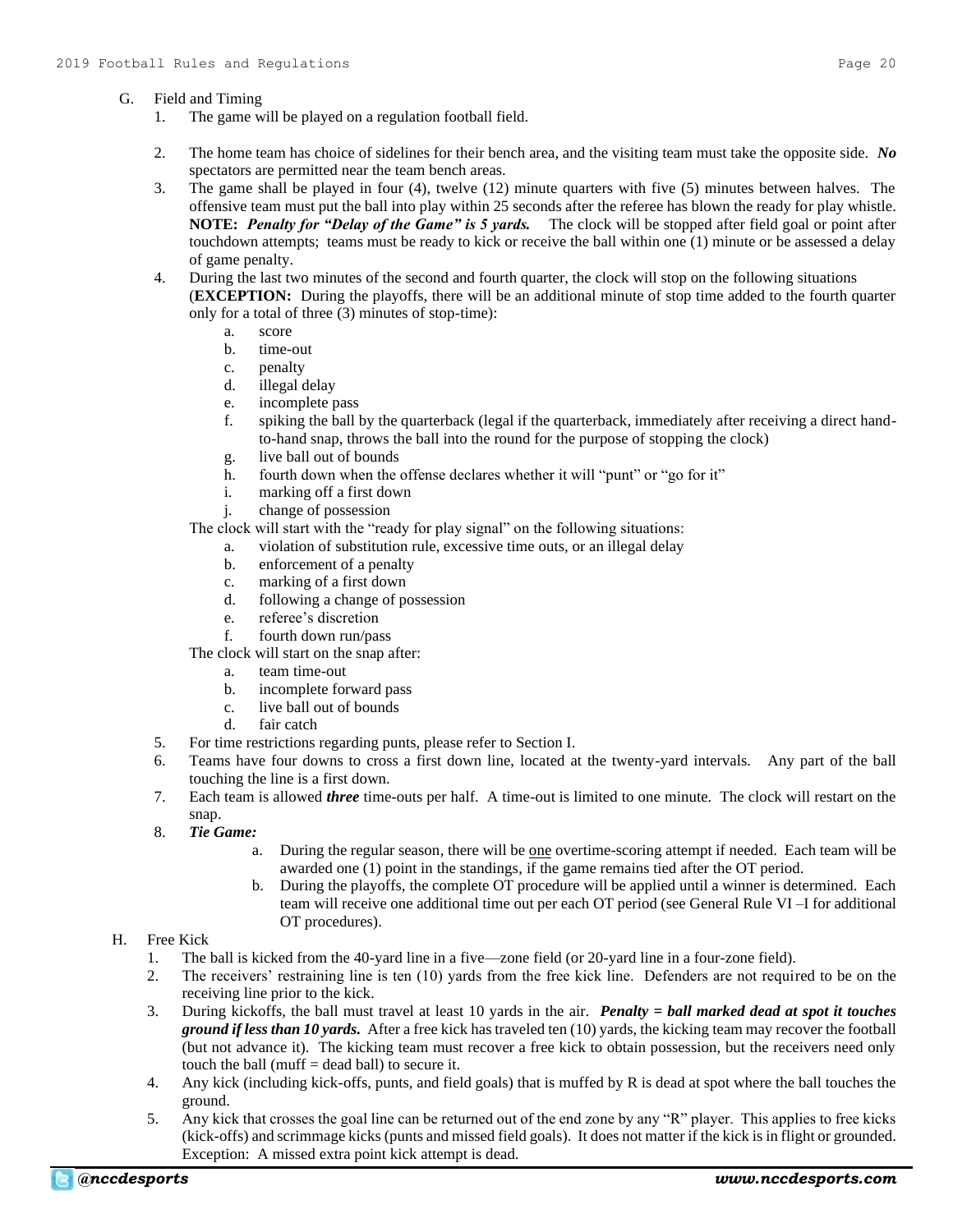- 6. If a kickoff goes out of bounds untouched by the receiving team, the following options are given:
	- a. The receiving team may put the ball in play at the inbound spot where ball went out of bounds.
		- b. The receiving team may put the ball in play at the inbound spot 25 yards from kickoff line (own 35-yard line on normal kickoff).
		- c. The receiving team may have a re-kick after a 5-yard penalty is administered.
- 7. The kicking team may not touch or be touched by a kick in the air. **NOTE:** *Penalty for "Fair Catch Interference" is 10 yards or awarded fair catch at the spot of the foul.*
- 8. A receiver may advance a kicked ball that has first touched the ground provided he picks it up cleanly.
- 9. Contact blocking is permitted by the receiving team.
- 10. Kickoffs, point after touchdown tries and field goals may be kicked from the ground, a kicking tee (maximum 2" high) or from a player's toes touching the ground.
- I. Punts, Field Goals and PATs
	- 1. All punts must be announced while the offensive team is in their huddle, allowing the defensive team to get ready.
	- 2. There must be at least three men from each team on the line of scrimmage. Offense cannot be in a 3-point stance on scrimmage kicks (punts, x-pts, and field goals). The offensive team is not permitted down field until the ball is kicked.
	- 3. After announcing that it will punt, the kicking team has 25 seconds to punt the ball after the ready to play signal is given. **NOTE:** *Penalty is 15 yards and loss of down - teams are advised to call a time out to avoid penalty.*
	- 4. On a fourth down punt, the kicking team is permitted to walk the ball back to the punter immediately after executing a legal snap.
	- 5. Jumping to block a punt is not permitted. Defensive players are permitted to stand with hands in air.
	- 6. During the two-minute warning period, the clock does not start until the ball has been kicked by the punting team.
	- 7. If time expires after the fourth down snap, the game cannot end on a held kick. **NOTE:** *Penalty is 15 yards and loss of down. The receiving team has one untimed down.*
	- 8. Any ball brought into the game for a punt must be approved beforehand by the officials.
	- 9. The rush on field goal and extra point kicks must come from outside the shoulders of the offensive guards.
	- 10. Field goal attempts, even if blocked, may *not* be advanced. The ball will be spotted wherever it lands or at the previous line of scrimmage, whichever favors the defensive team. If ball carries into end zone, it will be brought back out to the 20-yard line for the opposing team.
	- 11. In order to fake an extra point or field goal, the holder must not allow the ball to come in contact with the ground. Holder can accept the ball while on his knee but *must stand up* to throw or pitch it. If the ball bounces back to holder on snap from center, the ball becomes a dead ball and results in a loss of down.
	- 12. Following a PAT (Point After Touchdown) attempt and the new "Ready-to-Play" signal has been given, the kicking team has 25 seconds to kick-off to their opponent.
- J. Passing
	- 1. All players on the offense are eligible to receive a pass. Only one (1) forward pass is permitted per offensive play. Penalty: Play remains live and 5-yard penalty plus loss of down is applied at end of play from spot of illegal pass/forward lateral.
	- 2. A team may make as many laterals as they wish once the ball has passed the line of scrimmage.
	- 3. *Penalty for "Defensive Pass Interference" is an automatic first down at the spot of the foul. An additional 15 yards shall be assessed if the interference is unsportsmanlike.*
	- 4. Pass interference shall not be ruled when, in the judgment of the officials, the pass is not catchable.
	- 5. Any flagrant or malicious touching of a receiver or runner whose back is turned can result in immediate ejection from the game. Defensive players are not permitted to jar the ball loose from a receiver (or a ball carrier) with a forceful push. A receiver who leaps to make a catch may not be downed until both feet are back on the ground. **NOTE:** *Penalty for "Violent Touching" is 15 yards, plus automatic ejection from the game and additional one (1) game suspension.*
	- 6. Penalty for offensive pass interference = 15 yard penalty from previous spot and loss of down.

# K. Scoring

- 1. The following scoring system will be used:
	- Touchdown =  $\sin(6)$  points
	- Point After Touchdown (PAT)
		- One (1) point  $=$  kick, pass or run from the three (3) yard line
		- Two  $(2)$  points = kick, pass or run from the ten  $(10)$  yard line
	- Field Goal = three (3) points
	- Safety = two  $(2)$  points
	- Missed PAT (run or pass) and returned successfully by defense = Corresponding value of play for defense (1 or 2 pts as determined by missed PAT attempt).